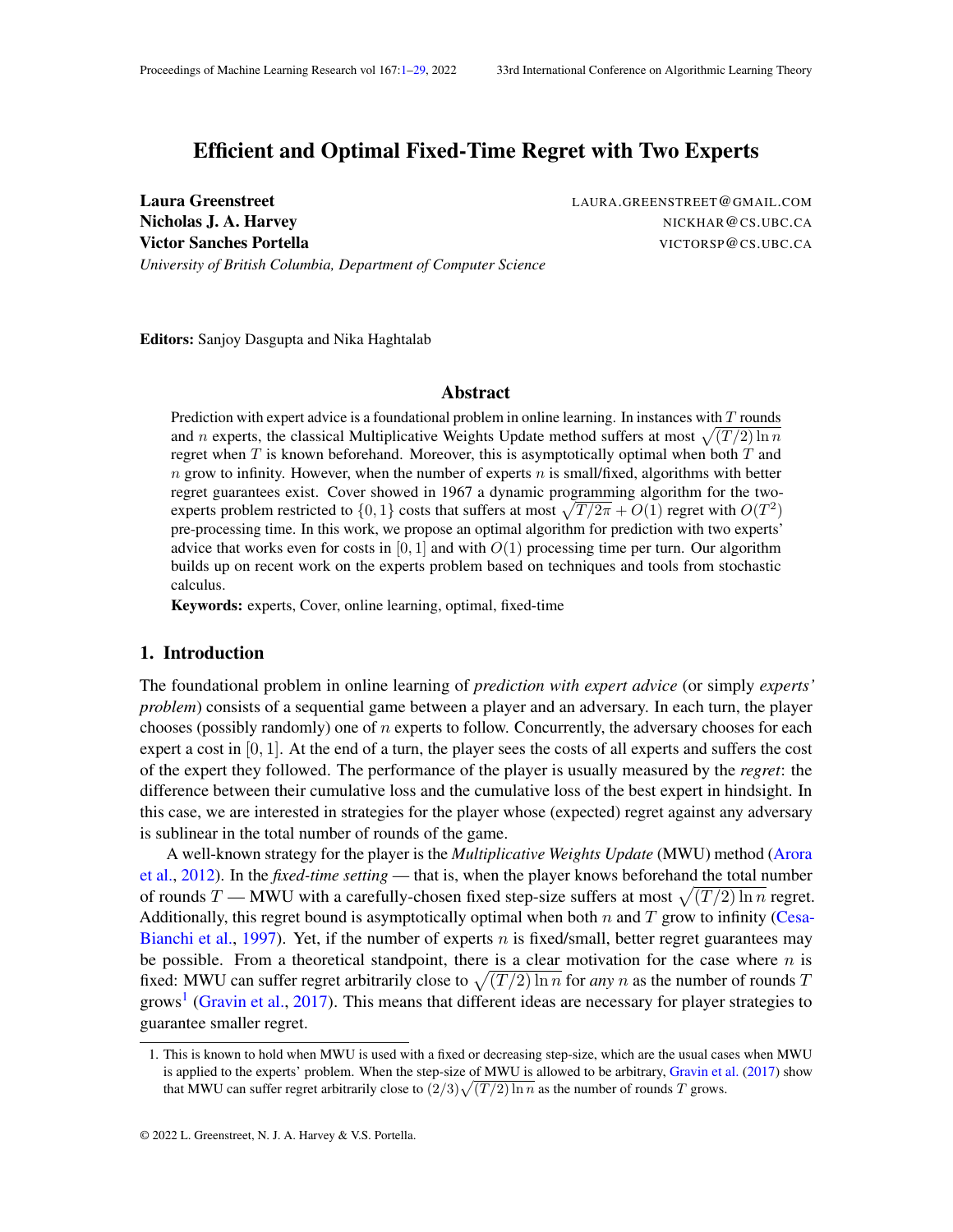#### 1.1. The Case of Two Experts

Of course, a natural question is whether regret smaller than  $\sqrt{(T/2)\ln n}$  is even possible as T grows even if *n* is fixed. [Cover](#page-13-3) [\(1967\)](#page-13-3) showed that for two experts (that is, for  $n = 2$ ) a regret of  $\sqrt{T/2\pi} + O(1)$  is the best possible in the worst-case by showing an algorithm for the case with costs in  $\{0, 1\}$ . In related work, the attainable worst-case regret bounds for three [\(Abbasi-Yadkori](#page-13-4) [et al.,](#page-13-4) [2017;](#page-13-4) [Kobzar et al.,](#page-14-0) [2020\)](#page-14-0) and four [\(Bayraktar et al.,](#page-13-5) [2020\)](#page-13-5) experts were recently improved, respectively, to  $\sqrt{8T/(9\pi)} + O(\ln T)$  and  $\sqrt{T\pi/8}$  up to lower-order terms. Although optimal, Cover's algorithm is based in a dynamic programming approach that takes  $O(T^2)$  time in total. In comparison, MWU takes  $O(1)$  time per round to compute the probabilities to assign to the two experts at each round. Finally, one can adapt Cover's algorithm for costs in  $[0, 1]$ , but the standard approach is to randomly round to costs to either 0 or 1. In this case, the regret guarantees only hold in expectation.

In a related line of work, [Harvey et al.](#page-13-6) [\(2020b\)](#page-13-6) study the 2-experts problem in the *anytime setting*, that is, in the case where the player/algorithm does not know the total number of rounds  $T$  ahead of time. They showed an *optimal* strategy for the player whose regret on *any* round  $t \in \mathbb{N}$  is at of the text of the showed an *optimal* strategy for the player whose regret on *any* found  $t \in \mathbb{N}$  is at most  $(\gamma/2)\sqrt{t}$ , where the constant  $\gamma \approx 1.30693$  arises naturally in the study of Brownian motion (see [Mörters and Peres,](#page-14-1) [2010](#page-14-1) for an introduction to the field and historical references). Moreover, their algorithm can be computed (up to machine precision) in  $O(1)$  time since it boils down to the evaluation of well-known mathematical functions such as the exponential function and the imaginary error function. In this work, we combine similar ideas based on stochastic calculus together with Cover's algorithm to propose an efficient and optimal fixed-time algorithm for 2-experts.

Known result [\(Cover,](#page-13-3) [1967\)](#page-13-3): There is a dynamic programming algorithm for the 2-experts problem with costs in  $\{0, 1\}$  that suffers at most  $\sqrt{T / 2\pi} + 0.5$  regret in games with  $T$  rounds and requires  $O(T^2)$  pre-processing time.

**Our contribution:** An algorithm for the two experts' problem with costs in  $[0, 1]$  that suffers at most  $\sqrt{T/2\pi} + 1.3$  regret in games with T rounds. This new algorithm has running time  $O(T)$  and is based on discretizing a continuous-time solution obtained using ideas from stochastic calculus.

More precisely, one of the key steps is deriving a player in the continuous-time setting from [Har](#page-13-6)[vey et al.](#page-13-6) [\(2020b\)](#page-13-6) that exploits the knowledge of the time-horizon to obtain regret bounds better than in the anytime setting. However, unlike the anytime setting, discretizing this algorithm leads to non-negative discretization error. Another key contribution of our paper is showing that this discretization error is small. Finally, the connections to Cover's classical algorithm sheds new intuition into the classical optimal solution. Interestingly, our results could be formally presented without resorting to stochastic calculus. Yet, it is the stochastic calculus point of view that guides us through the design and analysis of the algorithm.

**Text organization:** We first formally define the experts problem and discuss some assumptions and simplifications in Section [2.](#page-2-0) In Section [3](#page-3-0) we present a brief summary of Cover's optimal algorithm for two experts. In Section [4](#page-4-0) we define an analogous continuous-time problem and describe a solution inspired by Cover's algorithm. Finally, in Section [5](#page-9-0) we present and analyze a discretized version of the continuous-time algorithm, showing it enjoys optimal worst-case regret bounds.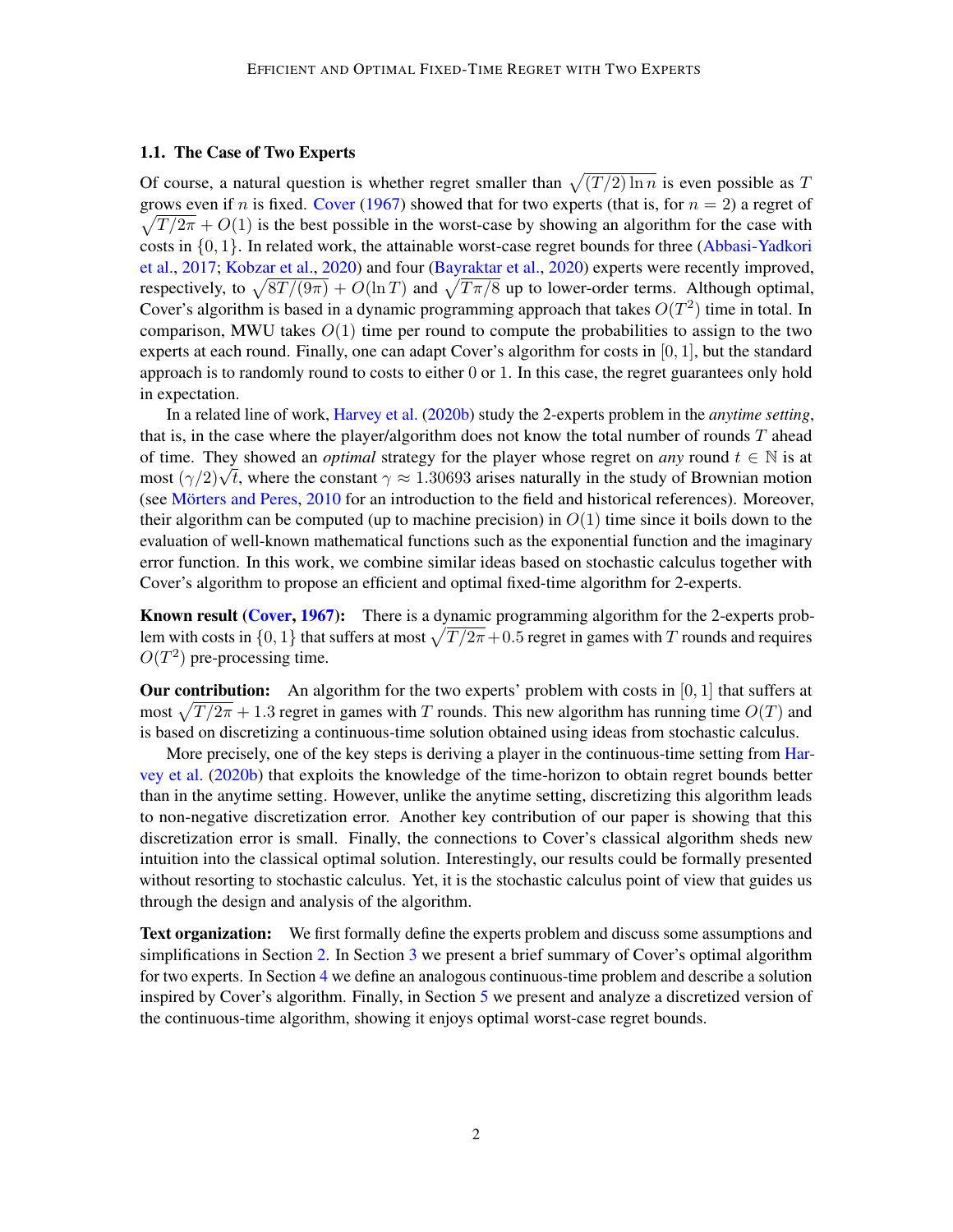## <span id="page-2-0"></span>2. Prediction with Expert Advice

In this section we shall more precisely define the problem of prediction with expert advice. The problem is parameterized by a fixed number  $n \in \mathbb{N}$  of experts. A (strategy for the) **player** is a function A that, given cost vectors  $\ell_1, \ldots, \ell_t \in [0, 1]^n$  chosen by the adversary in previous rounds, outputs a probability distribution over the n experts represented by a vector  $x_{t+1} \in \Delta_n :=$  $\{x \in [0,1]^n : \sum_{i=1}^n x(i) = 1\}$ . Similarly, a (strategy for the) **adversary** is a function B that, given previous player's choices  $x_1, \ldots, x_t \in \Delta_n$  of distributions over the experts, outputs a vector  $c_{t+1} \in$  $[0, 1]^n$  of expert costs for round  $t + 1$ , where  $\ell_{t+1}(i)$  is the cost of expert  $i \in [n] := \{1, \ldots, n\}$ . The performance of a player strategy A in a game with  $T \in \mathbb{N}$  rounds against an adversary B is measured by the regret, defined as

$$
\text{Regret}(T, A, B) \coloneqq \sum_{t=1}^T \ell_t^{\mathsf{T}} x_t - \min_{i \in [n]} \sum_{t=1}^T \ell_t(i),
$$

where above, and for the remainder of this section<sup>[2](#page-2-1)</sup> we have  $x_t := \mathcal{A}(\ell_1, \ldots, \ell_{t-1})$  and  $\ell_t :=$  $\mathcal{B}(x_1, \ldots, x_{t-1})$  for all  $t \in [T]$ . Moreover, whenever the loss vectors  $\ell_1, \ldots, \ell_T$  are clear from context, we define the **cumulative loss** of expert  $i \in [n]$  at round  $t \in [T]$  by  $L_t(i) \coloneqq \sum_{j=1}^t \ell_t(i)$ . In this text, for each  $T \in \mathbb{N}$  we want to devise a strategy  $\mathcal{A}_T$  for the player that suffers regret at most sublinear in  $T$  against *any* adversary in a game with  $T$  rounds. That is, we want a family of strategies  $\{\mathcal{A}_T\}_{T \in \mathbb{N}}$  such that

<span id="page-2-2"></span>
$$
\lim_{T \to \infty} \frac{1}{T} \sup_{\mathcal{B}} \text{Regret}(T, \mathcal{A}_T, \mathcal{B}) = 0,\tag{1}
$$

where the supremum ranges over all possible adversaries, even those that have full knowledge of (and may even be adversarial to) the player's strategy.

#### 2.1. Restricted Adversaries

In  $(1)$ , the supremum ranges over all the possible adversaries for a game with T rounds. However, we need only consider in the supremum **oblivious adversaries** [\(Karlin and Peres,](#page-14-2) [2017,](#page-14-2) Section 18.5.4), that is, adversaries B whose choice on each round depends *only* on the round number and not on the choices of the player. For any  $\ell = (\ell_1, \ldots, \ell_T)^{\top} \in (\mathbb{R}^n)^T$ , we denote by  $\mathcal{B}_{\ell}$  the oblivious adversary that plays  $\ell_t$  on round  $t \in [T]$ .

In fact, we may restrict our attention to even smaller sets of adversaries (for details on these reductions, see [Gravin et al.,](#page-13-7) [2016](#page-13-7) and [Karlin and Peres,](#page-14-2) [2017,](#page-14-2) Section 18.5.3). First, in [\(1\)](#page-2-2) we need only to consider **binary adversaries**, that is, adversaries which can assign only costs in  $\{0, 1\}$  to the experts. Furthermore, to obtain the value of the optimal regret *for two experts* we only need to consider adversaries that pick vector costs in  $\mathcal{L} := \{(1,0)^T,(0,1)^T\}$ , which we call **restricted** binary adversaries. Intuitively, the adversary can do no better by placing equal costs on both experts at any given round. The optimal algorithm for two experts proposed by [Cover](#page-13-3) [\(1967\)](#page-13-3) heavily relies on the assumption that the adversary is a restricted binary one and does not extend to general costs in  $[0, 1]$  without resorting to randomly rounding the costs — which makes the regret guarantees hold only in expectation.

<span id="page-2-1"></span><sup>2.</sup> If no specific strategies  $\mathcal A$  or  $\mathcal B$  are clear from the context, one may take  $\mathcal A$  and  $\mathcal B$  to be arbitrary strategies and we shall omit  $A$  and  $B$  when they are clear from context.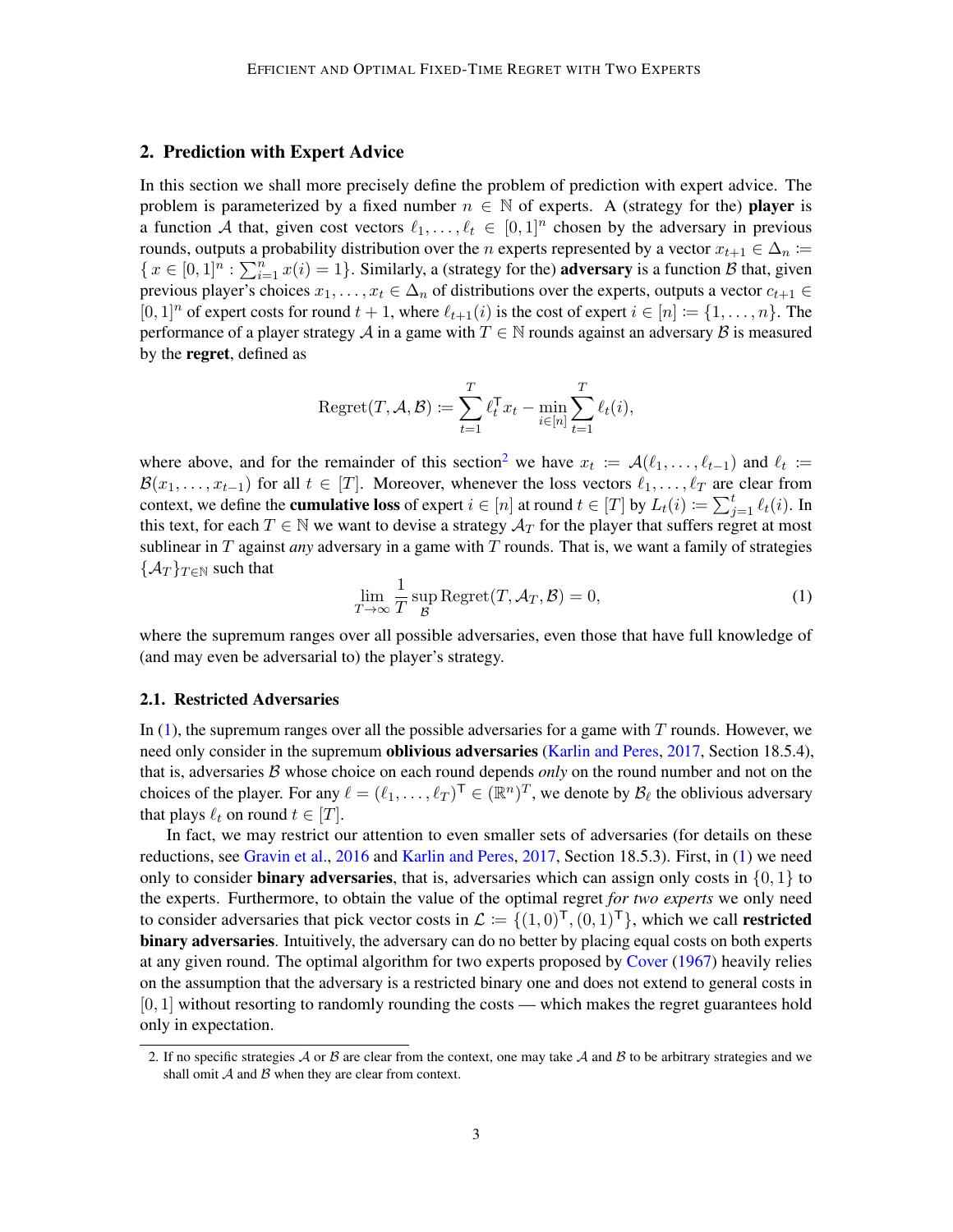In this work we design an algorithm the suffers at most  $\sqrt{T/(2\pi)} + O(1)$  regret for arbitrary [0, 1] costs. Our initial analysis handles only restricted binary adversaries, but simple concavity arguments extend the upper bound to general adversaries. Throughout this text we fix a time horizon  $T \in \mathbb{N}$ .

## 2.2. The Gap Between Experts

The case where we have only 2 experts admits a simplification that aids us greatly in the design of upper- and lower-bounds on the optimal regret. Namely, the gap (between experts) at round  $t \in [T]$ is given by  $|L_t(1) - L_t(2)|$ , where  $L_t$  is the cumulative loss vector at round t as defined in Section [2.](#page-2-0) Furthermore, we denote by lagging expert (on round  $t \in [T]$ ) an expert with maximum cumulative loss on round t among both experts. Similarly, we denote by **leading expert** (on round  $t \in [T]$ ) an expert with minimum cumulative loss on round t. The following proposition from [Harvey et al.](#page-13-6) [\(2020b\)](#page-13-6) shows that, for the restricted binary adversaries described earlier, the regret can be almost fully characterized by the expert gaps and the player's choices of distributions on the experts. In the next proposition (and throughout the remainder of the text), for any predicate P we define  $[P]$  to be 1 if  $P$  is true and 0 otherwise.

<span id="page-3-1"></span>**Proposition 1 [\(Harvey et al.,](#page-13-8) [2020a,](#page-13-8) Proposition 2.3)** *Fix*  $T \in \mathbb{N}$ *, let* A *be a player strategy, and let*  $\ell_1, \ldots, \ell_T \in \{(1, 0)^T, (0, 1)^T\}$  *be the expert costs chosen by the adversary. For each*  $t \in [T]$ *, set*  $x_t \coloneqq \mathcal{A}(\ell_1,\ldots,\ell_{t-1}),$  let  $p_t \in \{x_t(1),x_t(2)\}$  be the probability mass placed on the lagging expert *on round t, and let*  $g_t$  *be the gap between experts on round t. Then,* 

Regret
$$
(T)
$$
 =  $\sum_{t=1}^{T} [g_{t-1} > 0] p_t \cdot (g_t - g_{t-1}) + \sum_{t=1}^{T} [g_{t-1} = 0] \ell_t^{\mathsf{T}} x_t$ ,

*where*  $g_0 := 0$ *. In particular, if for every*  $t \in [T]$  *with*  $g_{t-1} = 0$  *we have*  $x_t(1) = x_t(2) = 1/2$ *, then* 

$$
\text{Regret}(T) = \sum_{t=1}^{T} p_t \cdot (g_t - g_{t-1}).
$$

## <span id="page-3-0"></span>3. An Overview of Cover's Algorithm

Although in this section we give only a brief overview of Cover's algorithm, for the sake of completeness we provide a full description and analysis of the algorithm in Appendix [A.](#page-14-3) The key idea in Cover's algorithm is to compute optimal decisions for all possible scenarios beforehand. This is a feasible approach when we know the total number of rounds and the adversary is a (restricted) binary adversary. More precisely, we will focus our attention to player strategies  $A_p$  parameterized by functions  $p: [T] \times \{0, \ldots, T-1\} \rightarrow [0, 1]$  which place  $p(t, g)$  probability mass on the lagging expert on round t if the gap between experts is g, and  $1 - p(t, g)$  mass on the leading expert. Then the "regret-to-be-suffered" by  $A_p$  at any round t with a given gap between experts g is

$$
V_p[t, g] \coloneqq \sup\{\text{Regret}(T, \mathcal{A}_p, \mathcal{B}_\ell) - \text{Regret}(t, \mathcal{A}_p, \mathcal{B}_\ell) : \ell \in \mathcal{L}^T \text{ s.t. } |L_t(1) - L_t(2)| = g\}. \tag{2}
$$

We can compute all entries of  $V_p$  as defined above via a dynamic programming approach, starting with  $V_p[T, g]$  for all  $g \in \{0, \ldots, T-1\}$  and then computing these values for earlier rounds. Moreover,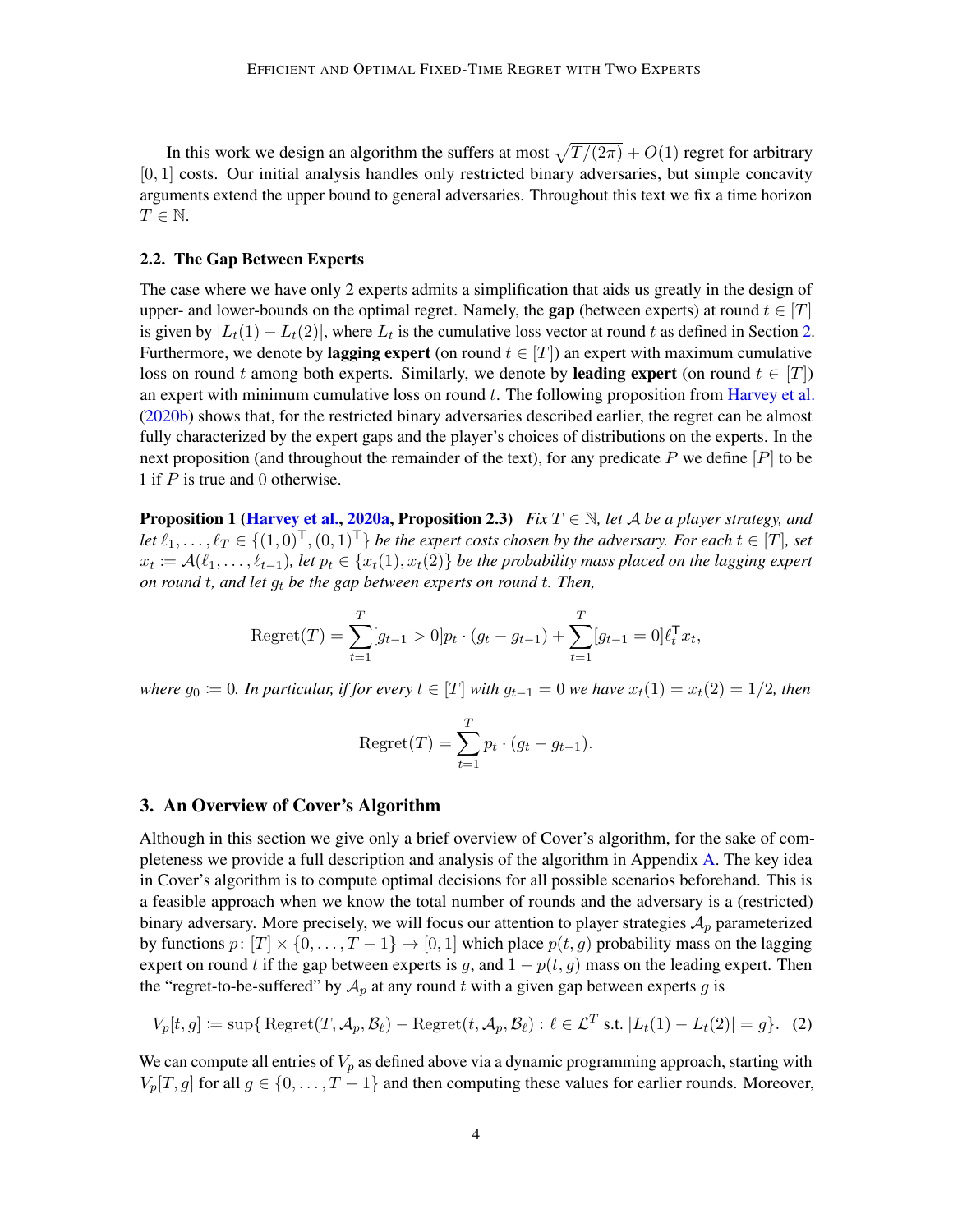there is a simple strategy  $p^*$  that minimizes the worst-case regret  $V_p[0,0]$ . Interestingly, the worstcase regret of  $A_{p^*}$  given by  $V^*[0,0]$  is tightly connected with symmetric random walks, where a **symmetric random walk** (of length t starting at g) is a sequence of random variables  $(S_i)_{i=0}^t$  with  $S_i := g + X_1 + \cdots + X_i$  for each  $i \in \{0, \ldots, t\}$  and  $\{X_j\}_{j \in [t]}$  are i.i.d. uniform random variables on  $\{\pm 1\}$ . The next theorem summarizes the guarantees on the regret of  $\mathcal{A}_{p^*}$ , showing that it suffers no more than  $\sqrt{T / 2\pi} + O(1)$  regret. Moreover, it is worth noting that no player strategy can do any better asymptotically in  $T$  (for a complete proof of the lower bound, see Appendix [A.5\)](#page-19-0).

**Theorem 2 [\(Cover,](#page-13-3) [1967,](#page-13-3) and [Karlin and Peres,](#page-14-2) [2017,](#page-14-2) Section 18.5.3)** *For every*  $r, q \in \mathbb{N}$ , let the *random variable*  $Z_r(g)$  *be the number of passages through 0 of a symmetric random walk of length* r *starting at position g. Then*  $V^*[t, g] = \frac{1}{2} \mathbf{E}[Z_{T-t}(g)]$  *for every*  $t, g \in \mathbb{N}$ *. In particular,* 

$$
V^*[0,0]=\frac{1}{2}\mathbf{E}[Z_T(0)]\leq \sqrt{\frac{T}{2\pi}}+\frac{1}{2}.
$$

Finally, although not more efficiently computable than the dynamic programming approach, p<sup>\*</sup> has a closed form solution (see [Karlin and Peres,](#page-14-2) [2017,](#page-14-2) Section 18.5.3) given, for  $t \in [T]$ and  $g \in \{0, \ldots, T-1\}$ , by

<span id="page-4-1"></span>
$$
p^*(t,g) = \frac{1}{2}\mathbf{P}(S_{T-t} = g) + \mathbf{P}(S_{T-t} > g),\tag{3}
$$

where  $S_{T-t}$  is a symmetric random walk of length  $T-t$ . This closed-form solution will serve as inspiration for our continuous-time algorithm.

#### <span id="page-4-0"></span>4. A Continuous-Time Problem

Cover's player strategy is optimal, but it is defined only for restricted binary adversaries. It is likely that it can be extended to binary adversaries, but it is definitely less clear how to extend such an algorithm for general adversaries picking costs in  $[0, 1]$ . Moreover, even when Cover's algorithm can be used, it is quite inefficient: we either need to compute  $V^*$  which has  $O(T^2)$  entries, or at each round we need to compute the probabilities in [\(3\)](#page-4-1). In the latter case, in the first round we already need  $O(T^2)$  time to exactly compute the probabilities related to a length  $T-1$  random walk.

To devise a new algorithm for the two experts problem, we first look at an analogous continuous-time problem, first proposed by [Harvey et al.](#page-13-6) [\(2020b\)](#page-13-6) and with a similar setting previously studied by [Freund](#page-13-9) [\(2009\)](#page-13-9). The main idea is to translate the random walk connection from the discrete case into a stochastic problem in continuous time, and then exploit the heavy machinery of stochastic calculus to derive a continuous time solution.

#### 4.1. Regret as a Discrete Stochastic Integral

Let us begin by further connecting Cover's algorithm to random walks. Let  $A_p$  be a player strategy induced by some function  $p: [T] \times \{0, \ldots, T-1\} \rightarrow \mathbb{R}$ . If  $p(t, 0) = 1/2$  for all  $t \in \{0, \ldots, T-1\}$ , then Proposition [1](#page-3-1) tells us that, for any restricted binary adversary sequence of gaps  $g_1, \ldots, g_T \in \mathbb{R}_{\geq 0}$ and for  $g_0 \coloneqq 0$  we have

<span id="page-4-2"></span>Regret
$$
(T)
$$
 =  $\sum_{t=1}^{T} p(t, g_{t-1})(g_t - g_{t-1}).$  (4)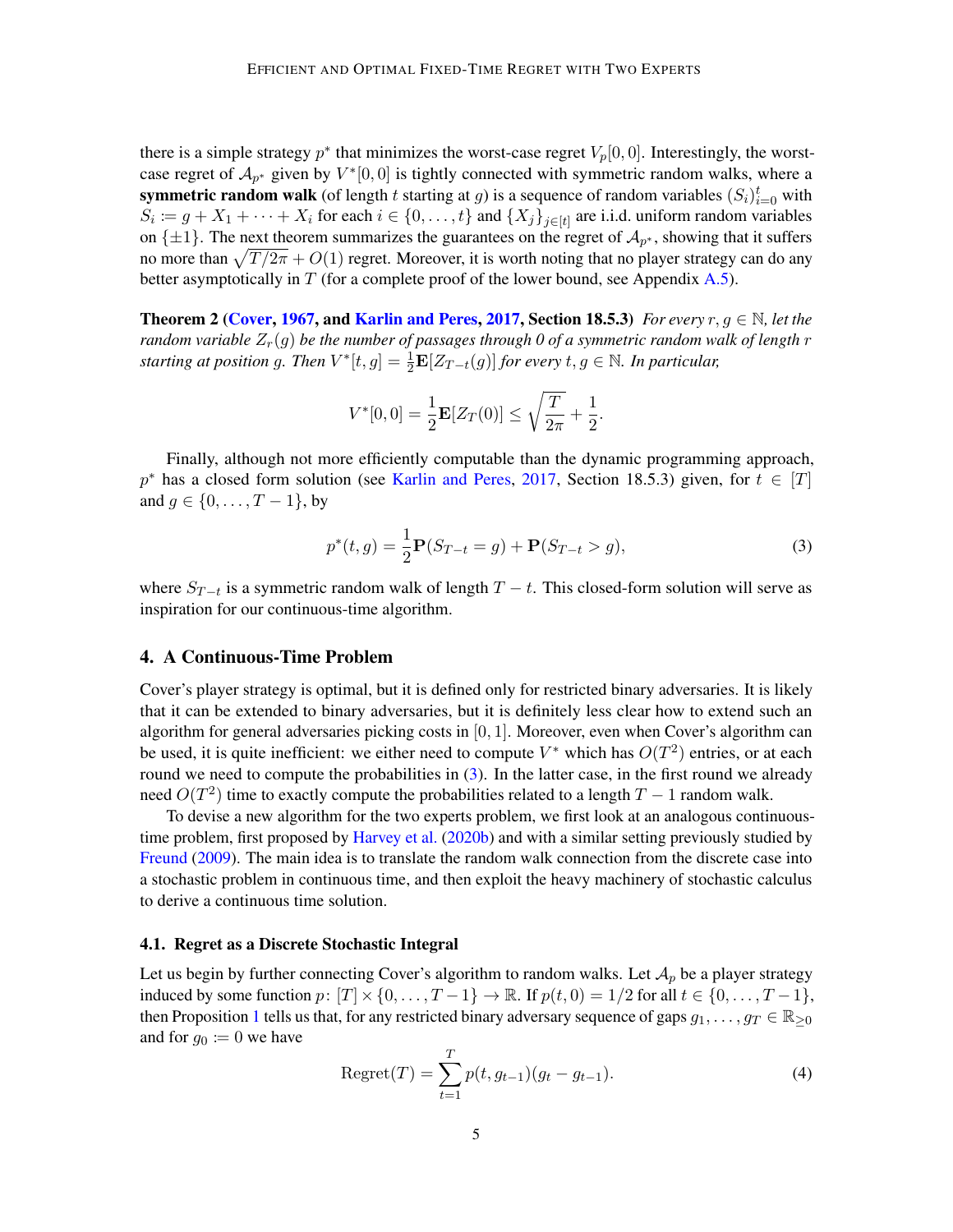The right-hand side of the above equation is a discrete analog of the Riemman-Stieltjes integral of p with respect to g. In fact, if  $(g_t)_{t=0}^T$  is a random sequence<sup>[3](#page-5-0)</sup>, the above is also known as a discrete stochastic integral. In particular, consider the case where  $(g_t)_{t=0}^T$  is a length T reflected (i.e., absolute value of a) symmetric random walk. Then, any possible sequence of deterministic gaps has a positive probability of being realized by  $(g_t)_{t=0}^T$ . In other words, any sequence of gaps is in the support of  $(g_t)_{t=0}^T$ . Thus, bounding the worst-case regret of  $\mathcal{A}_p$  is equivalent to bounding almost surely the value of [\(4\)](#page-4-2) when  $(g_t)_{t=0}^T$  is a reflected symmetric random walk. This idea will prove itself powerful in continuous-time even though it is not very insightful for the discrete time problem.

#### 4.2. A Continuous-Time Problem

A stochastic process that can be seen as the continuous-time analogue of symmetric random walks is *Brownian motion* [\(Revuz and Yor,](#page-14-4) [1999;](#page-14-4) [Mörters and Peres,](#page-14-1) [2010\)](#page-14-1). We fix a Brownian motion  $(B_t)_{t\geq0}$  throughout the remainder of this text. Inspired by the observation that the discrete regret boils down to a discrete stochastic integral, [Harvey et al.](#page-13-6) [\(2020b\)](#page-13-6) define a continuous analogue of regret as a continuous stochastic integral. More specifically, given a function  $p: [0, T) \times \mathbb{R} \to [0, 1]$ such that  $p(t, 0) = 1/2$  for all  $t \in \mathbb{R}_{\geq 0}$ , define the **continuous regret** at time T by

$$
\text{ContRegret}(T, p) := \lim_{\varepsilon \downarrow 0} \int_0^{T-\varepsilon} p(t, |B_t|) \, \mathrm{d}|B_t|,
$$

where the term in the limit of the right-hand above is the stochastic integral (from 0 to  $T - \varepsilon$ ) of p with respect to the process  $(|B_t|)_{t\geq 0}$ . We take the limit as a mere technicality: p need not be defined at time  $T$  and we want to ensure left-continuity of the continuous regret (the limit is well-defined since a stochastic integral with respect to a reflected Brownian motion is guaranteed to have limits from the left and to be continuous from the right). It is worth noting that usually stochastic integrals are defined with respect to martingales or local martingales, but  $(|B_t|)_{t\geq 0}$  is neither. Still,  $(|B_t|)_{t\geq 0}$  happens to be a semi-martingale, which roughly means that it can be written as a sum of two processes: a local-martingale and a process of bounded variation. In this case one can still define stochastic integrals in a way that foundational results such as Itô's formula still hold and details can be found in [Revuz and Yor](#page-14-4) [\(1999\)](#page-14-4). We do not give the precise definition of a stochastic integral since we shall not deal with its definition directly. Still, one may think intuitively of such integrals as random Riemann-Stieltjes integrals, although the precise definition of stochastic integral is more delicate.

Let us now look for a continuous function  $p: [0, T) \times \mathbb{R} \to [0, 1]$  with  $p(t, 0) = 1/2$  for all  $t > 0$ with small continuous regret. Note that without the conditions of continuity or the requirement of  $p(t, 0) = 1/2$  for  $t \ge 0$ , the problem would be trivial. If we did not require  $p(t, 0) = 1/2$  for all  $t \in [0, T)$ , then taking  $p(t, g) := 0$  everywhere would yield 0 continuous regret. Moreover, dropping this requirement would go against the analogous conditions needed in the discrete case, where regret could be written as a "discrete stochastic integral" on Proposition [1](#page-3-1) only when the player chooses  $(1/2, 1/2)$ <sup>T</sup> in rounds with 0 gap. Finally, requiring continuity of the p is a way to avoid technicalities and "unfair" player strategies.

When working with Riemann integrals, instead of manipulating the definitions directly we use powerful and general results such as the Fundamental Theorem of Calculus (FTC). Analogously, the following result, known as *Itô's formula*, is one of the main tools we use when manipulating stochastic integrals and which can be seen as an analogue of the FTC (and shows how stochastic

<span id="page-5-0"></span><sup>3.</sup> We usually also require some kind of restriction on  $(g_t)_{t=0}^T$ , such as requiring it to be a martingale or a local martingale.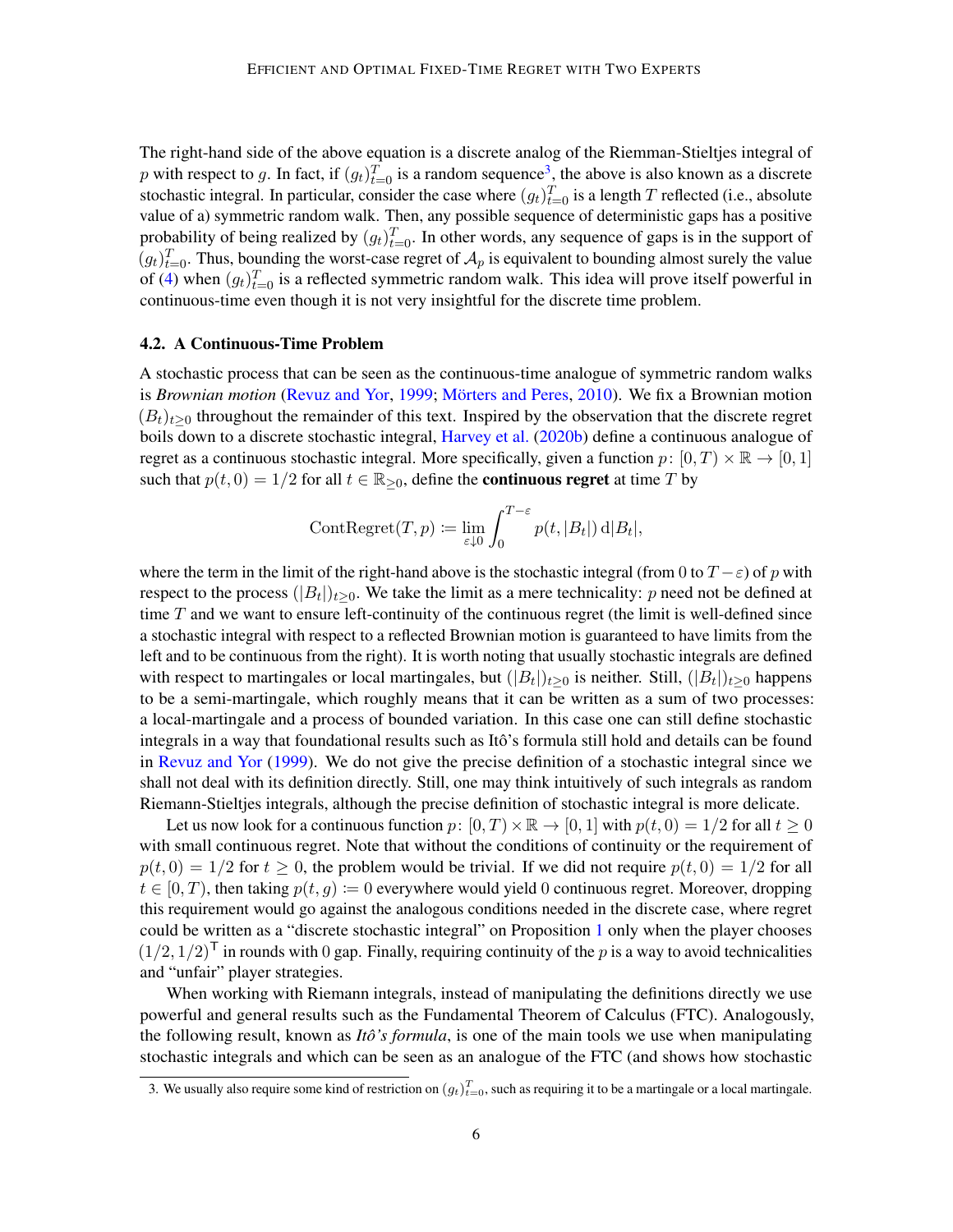integrals do not always follow the classical rules of calculus). We denote by  $C^{1,2}$  the class of bivariate functions that are continuously differentiable with respect to their first argument and twice continuously differentiable with respect to their second argument. Moreover, for any function  $f \in C^{1,2}$  we denote by  $\partial_t f$  the partial derivative of f with respect to its first argument, and we denote by  $\partial_q f$  and  $\partial_{q} f$ , respectively, the first and second derivatives of f with respect to its second argument.

**Theorem 3 (Itô's Formula, see [Revuz and Yor,](#page-14-4) [1999,](#page-14-4) Theorem IV.3.3)** Let  $f: [0, T) \times \mathbb{R} \to \mathbb{R}$ *be in*  $C^{1,2}$  *and let*  $T' \in [0, T)$ *. Then, almost surely,* 

<span id="page-6-0"></span>
$$
f(T',|B_{T'}|) - f(0,|B_0|) = \int_0^{T'} \partial_g f(t,|B_t|) \, d|B_t| + \int_0^{T'} \left[ \partial_t f(t,|B_t|) + \frac{1}{2} \partial_{gg} f(t,|B_t|) \right] dt. \tag{5}
$$

Note that the first integral in the equation of the above theorem resembles the definition of the continuous regret. In fact, the above result shows an alternative way to write the continuous regret at time T of a function  $p: [0, T) \times \mathbb{R} \to [0, 1]$  such that there is  $R \in C^{1, 2}$  with  $\partial_q R = p$ . However, it might be hard to compute (or even to bound) the second integral on [\(5\)](#page-6-0). A straightforward way to circumvent this problem is to look for functions such that the second integral in [\(5\)](#page-6-0) is 0. For that, it suffices to consider functions  $R \in C^{1,2}$  that satisfy the **backwards heat equation** on  $[0, T) \times \mathbb{R}$ , that is,

<span id="page-6-3"></span><span id="page-6-1"></span>
$$
\stackrel{*}{\Delta}R(t,g) := \partial_t R(t,g) + \frac{1}{2} \partial_{gg} R(t,g) = 0, \qquad \forall (t,g) \in [0,T) \times \mathbb{R}.
$$
 (BHE)

<span id="page-6-2"></span>We summarize the above discussion and its implications in the following lemma.

**Lemma 4** *Let*  $R: [0, T) \times \mathbb{R} \rightarrow [0, 1]$  *be in*  $C^{1,2}$  *and such that*  $\partial_g R(t,g) = p(t,g)$  *for all*  $(t, g) \in [0, T) \times \mathbb{R}_{\geq 0}$ , such that [\(BHE\)](#page-6-1) holds and such that  $R(0, 0) = 0$ . Then  $\lim_{t \uparrow T} R(t, |B_t|) = 0$ ContRegret(T, p) *almost surely.*

#### 4.3. A Solution Inspired by Cover's Algorithm

In the remainder of this text we will make extensive use of a well-known function related to the Gaussian distribution known as complementary error function, defined by

$$
\text{erfc}(z) \coloneqq 1 - \frac{2}{\sqrt{\pi}} \int_0^z e^{-x^2} \, \mathrm{d}x = \frac{2}{\sqrt{\pi}} \int_z^{\infty} e^{-x^2} \, \mathrm{d}x, \qquad \forall z \in \mathbb{R}.
$$

In Section [4.4](#page-7-0) we will show that the function  $Q: (-\infty, T) \times \mathbb{R} \to [0, 1]$  in  $C^{1,2}$  given by

$$
Q(t,g) \coloneqq \frac{1}{2} \operatorname{erfc}\left(\frac{g}{\sqrt{2(T-t)}}\right), \qquad \forall (t,g) \in (-\infty, T) \times \mathbb{R}
$$

satisfies  $\text{ContRegret}(T, Q) = \sqrt{T/(2\pi)}$  almost surely. Before bounding the continuous regret, it is enlightening to see how Q is related to Cover's algorithm.

Specifically, let  $p^*$  be as in [\(3\)](#page-4-1). Due to the Central Limit Theorem,  $Q$  can be seen as an approximation of  $p^*$ . To see why, let  $(S_t)_{t=0}^{\infty}$  be a symmetric random walk, and define  $X_t := S_t - S_{t-1}$ and  $Y_t \coloneqq (X_t+1)/2$  for each  $t \geq 1$ . Note that  $Y_t$  follows a Bernoulli distribution with parameter  $1/2$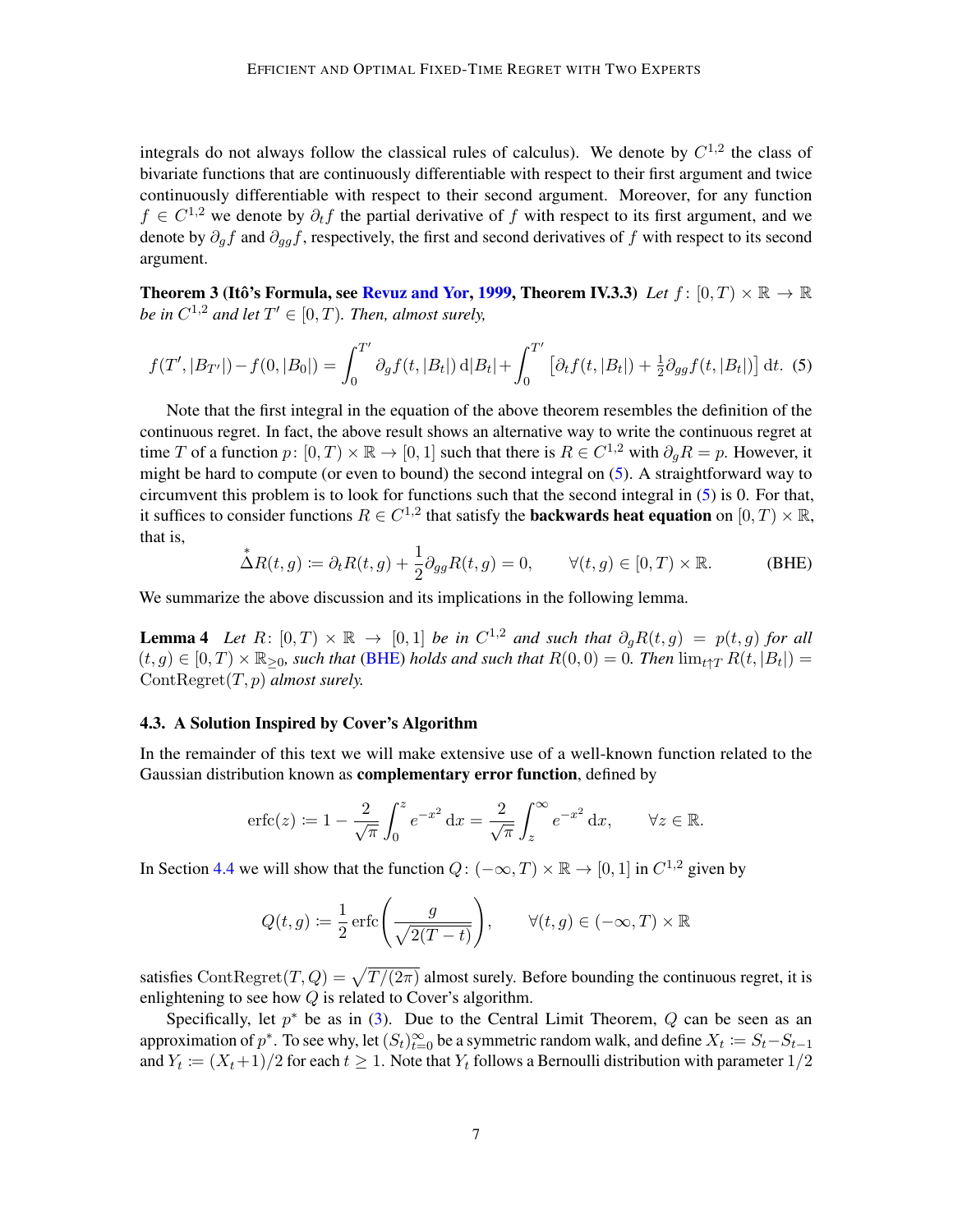for any  $t \geq 1$ . Moreover, let Z be a Gaussian random variable with mean 0 and variance 1. Then, by setting  $\mu := \mathbf{E}[2Y_1] = 1$  and  $\sigma^2 := \mathbf{E}[(2Y_1 - \mu)^2] = 1$ , the Central Limit Theorem guarantees

$$
\frac{1}{\sqrt{L}}S_L = \frac{1}{\sqrt{L}}\sum_{i=1}^L X_i = \frac{1}{\sqrt{L}}\sum_{i=1}^L (2Y_i - 1) = \frac{\sqrt{L}}{\sigma} \left(\frac{1}{L}\sum_{i=1}^L 2Y_i - \mu\right) \stackrel{L \to \infty}{\longrightarrow} Z,
$$

where the limit holds in distribution. Thus, we roughly have that  $S_L$  and  $\sqrt{L}Z$  have similar distributions. Then,

$$
p^*(t,g) = \frac{1}{2}\mathbf{P}(S_{T-t} = g) + \mathbf{P}(S_{T-t} > g) \approx \frac{1}{2}\mathbf{P}((\sqrt{T-t})Z = g) + \mathbf{P}((\sqrt{T-t})Z > g)
$$

$$
= \mathbf{P}\left(Z > \frac{g}{\sqrt{T-t}}\right) = \frac{1}{2}\operatorname{erfc}\left(\frac{g}{\sqrt{2(T-t)}}\right) = Q(t,g).
$$

One may already presume that using Q in place of  $p^*$  in the discrete experts' problem should yield a regret bound close enough to the guarantees on the regret of Cover's algorithm. Indeed, using Berry-Esseen's Theorem [\(Durrett,](#page-13-10) [2019,](#page-13-10) Section 3.4.4) to more precisely bound the difference between  $p^*$  and  $Q$  yields a  $O(\sqrt{T})$  regret bound with suboptimal constants against binary adversaries. However, it is not clear if the approximation error would yield the optimal constant in the regret bound. Additionally, these guarantees do not naturally extend to arbitrary experts' costs in  $[0, 1]$ . In Section [5](#page-9-0) we will show how to use an algorithm closely related to Q that enjoys a clean bound on the discrete-time regret.

**Deriving Q directly from a PDE.** We have derived Q by a heuristic argument to approximate  $p^*$ . Yet, one can derive the same solution without ever making use of  $p^*$  by approaching the problem directly from the stochastic calculus point of view. Namely, consider player strategies that satisfy the BHE, are non-negative, and that place  $1/2$  mass on each expert when the gap is 0. With only these conditions we would end up with anytime solutions similar to the ones considered by [Harvey et al.](#page-13-6) [\(2020b\)](#page-13-6). In the fixed-time case we can "invert time" by a change of variables  $t \leftarrow T - t$ . Then the BHE becomes the traditional heat equation, which  $Q$  satisfies together with the boundary conditions.

#### <span id="page-7-0"></span>4.4. Bounding the Continuous Regret

Interestingly, not only is Q in  $C^{1,2}$ , but it also satisfies the backwards heat equation, even though we have never explicitly required such a condition to hold. Since the proof of this fact boils down to technical but otherwise straightforward computations, we defer it to Appendix [C.](#page-22-0)

**Lemma 5** For all  $t \in [0, T)$  and  $g \in \mathbb{R}_{\geq 0}$  we have  $\stackrel{*}{\Delta}Q(t, g) = 0$ .

However, recall that to use Lemma [4](#page-6-2) we need a function  $R \in C^{1,2}$  with  $\partial_g R = Q$  that satisfies the backwards heat equation, not necessarily Q itself needs to satisfy the backwards heat equation. Luckily enough, the following lemma shows how to obtain such a function  $R$  based on  $Q$ .

**Proposition 6 [\(Harvey et al.,](#page-13-8) [2020a,](#page-13-8) Lemma 5.6)** Let  $h: [0, T) \times \mathbb{R} \to \mathbb{R}$  be in  $C^{1,2}$  and define

$$
f(t,g) := \int_0^g h(t,y) dy - \frac{1}{2} \int_0^t \partial_g h(s,0) ds, \qquad \forall (t,g) \in [0,T) \times \mathbb{R}.
$$

*Then,*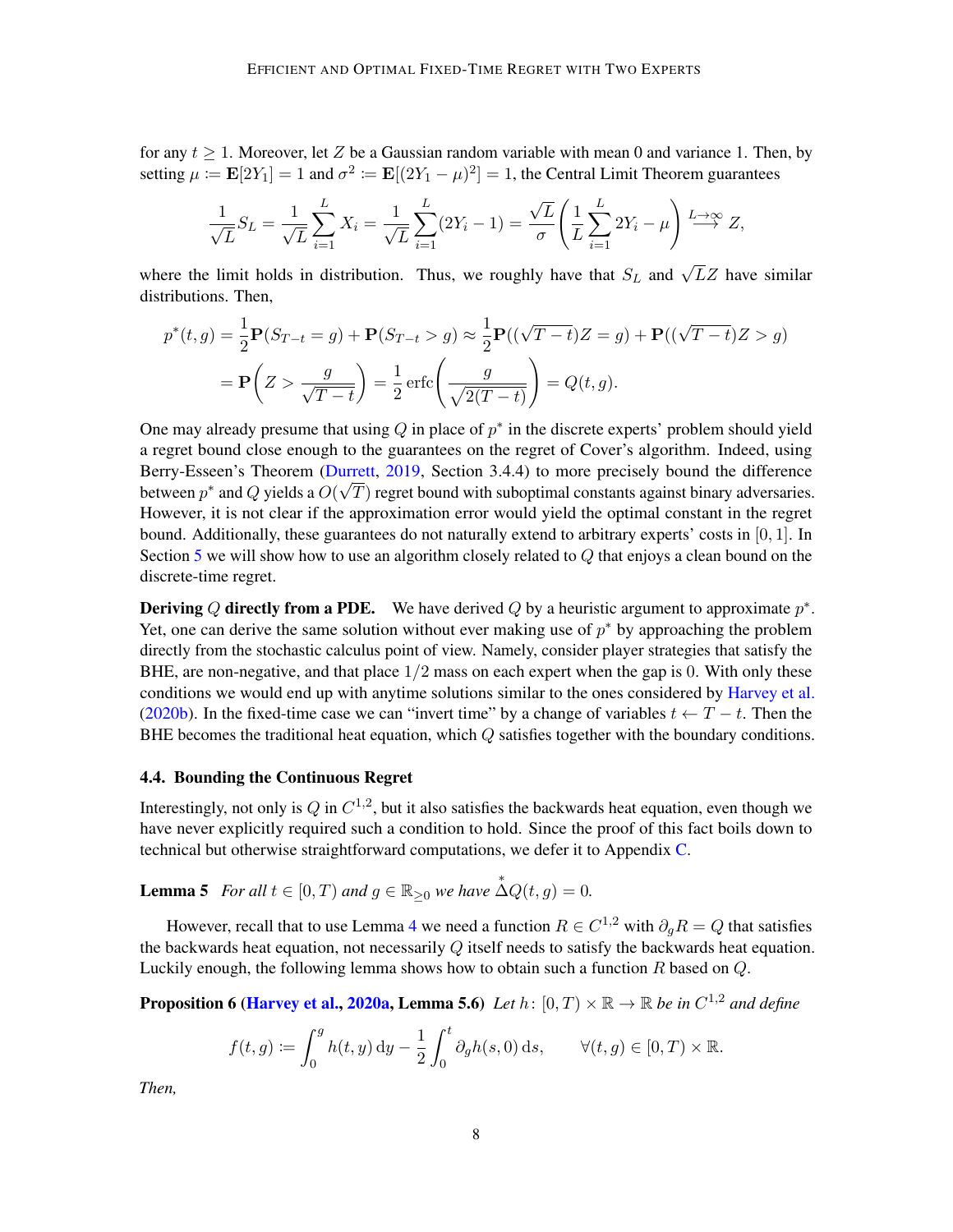- *(i) f* ∈  $C^{1,2}$ *,*
- *(ii) If* h *satisfies* [\(BHE\)](#page-6-1)*, then so does* f*,*

$$
(iii) h = \partial_g f.
$$

In light of the above proposition, for all  $(t, g) \in (-\infty, T) \times \mathbb{R}$  define

$$
R(t,g) := \int_0^g Q(t,x) \, dx - \frac{1}{2} \int_0^t \partial_g Q(s,0) \, ds.
$$

In the case above, we can evaluate these integrals and obtain a formula for  $R$  that is easier to analyze. Although we defer a complete proof of the next equation to Appendix [C,](#page-22-0) using that  $\int_0^y \text{erfc}(x) dx =$  $y\operatorname{erfc}(y)-\frac{1}{4}$  $\frac{1}{\pi}e^{-y^2}+\frac{1}{\sqrt{2}}$  $\frac{1}{\pi}$  [\(Olver et al.,](#page-14-5) [2010,](#page-14-5) Section 7.7(i)) and that  $\frac{d}{dx}$  erfc $(x) = -\frac{2}{\sqrt{x}}$  $\frac{e}{\overline{\pi}}e^{-x^2}$  we can show for every  $t \in (-\infty, T)$  and  $g \in \mathbb{R}$  that

$$
R(t,g) = \frac{g}{2} \operatorname{erfc}\left(\frac{g}{\sqrt{2(T-t)}}\right) - \sqrt{\frac{T-t}{2\pi}} \exp\left(-\frac{g^2}{2(T-t)}\right) + \sqrt{\frac{T}{2\pi}}.\tag{6}
$$

Since R satisfies [\(BHE\)](#page-6-1), Lemma [4](#page-6-2) shows the continuous regret of  $Q$  is given exactly by R. The following lemma shows a bound on  $R$  and, thus, a bound on the continuous regret of  $Q$ .

<span id="page-8-0"></span>**Lemma 7** *We have*  $R(0,0) = 0$  *and* 

$$
R(t,g)\leq \sqrt{\frac{T}{2\pi}},\qquad \forall (t,g)\in [0,T)\times \mathbb{R}.
$$

**Proof** The facts that  $R(0, 0) = 0$  and that  $R(t, g) \le 0$  for  $g \le 0$  and  $t \in [0, T)$  are easily verifiable. For the bound on R for  $g > 0$ , note first that for any  $z > 0$  we have

$$
\text{erfc}(z) = \frac{2}{\sqrt{\pi}} \int_z^{\infty} e^{x^2} dx = \frac{2}{\sqrt{\pi}} \int_z^{\infty} \frac{2x}{2x} e^{x^2} dx \le \frac{1}{z\sqrt{\pi}} \int_z^{\infty} 2xe^{x^2} dx = \frac{e^{-z^2}}{z\sqrt{\pi}}.
$$

Therefore, for all  $(t, g) \in [0, T) \times \mathbb{R}_{>0}$  we have

$$
\frac{g}{2}\operatorname{erfc}\left(\frac{g}{\sqrt{2(T-t)}}\right) \le \frac{g}{2} \cdot \frac{\sqrt{2(T-t)}\exp\left(\frac{-g^2}{2(T-t)}\right)}{g\sqrt{\pi}} = \sqrt{\frac{T-t}{2\pi}}\exp\left(\frac{-g^2}{2(T-t)}\right).
$$

 $\blacksquare$ 

Applying the above to [\(6\)](#page-6-3) yields the desired bound.

Combining these results we get the desired bound on the continuous regret of Q, which we summarize in the following theorem.

**Theorem 8** We have Cont $\text{Regret}(T, Q) \leq \sqrt{T/(2\pi)}$  almost surely.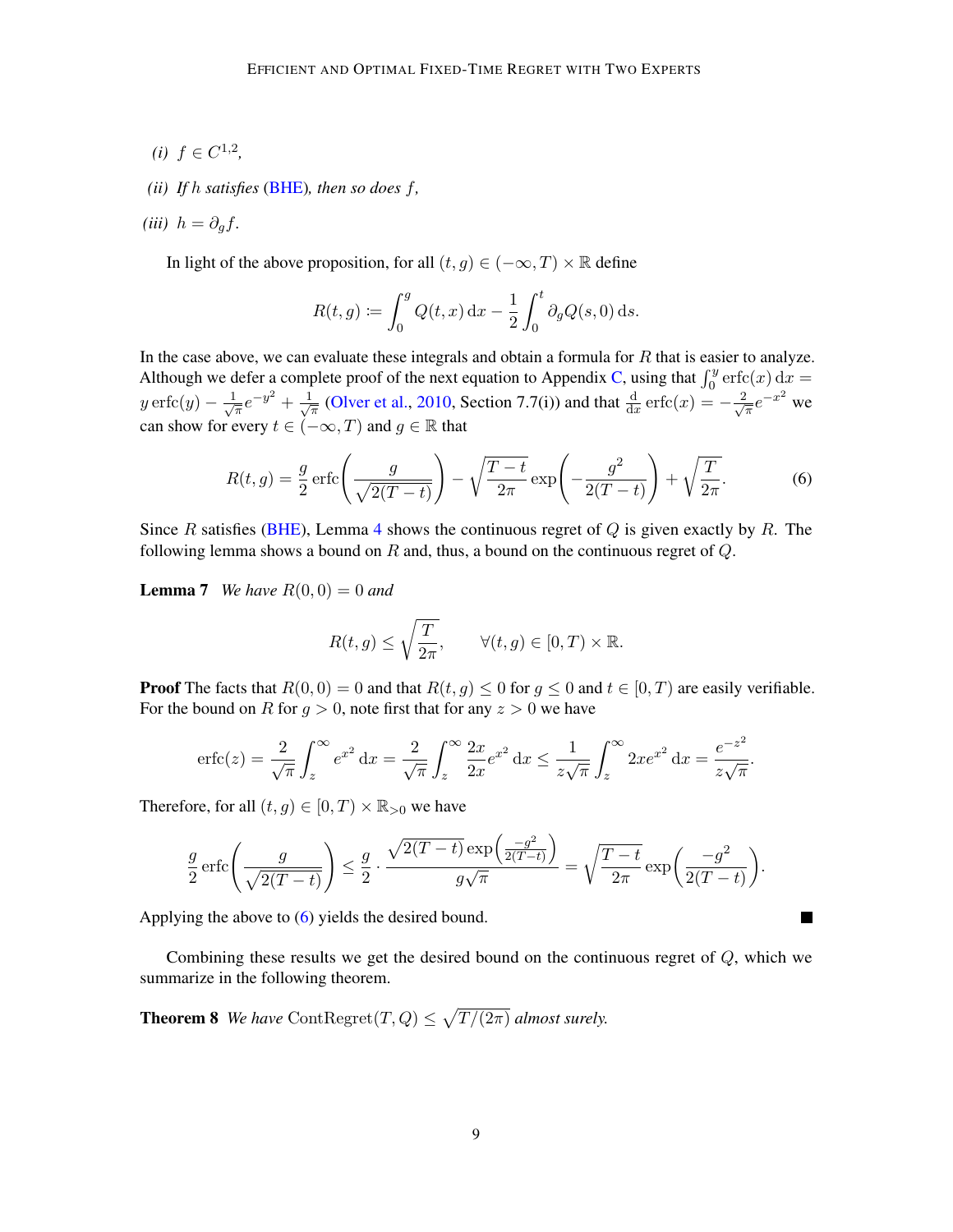### <span id="page-9-0"></span>5. From Continuous to Discrete Time

In the continuous time algorithm we have that  $R(t, q)$  is the continuous regret at time t with gap q of the strategy that places probability mass on the lagging expert<sup>[4](#page-9-1)</sup> according to  $Q(t, g) = \partial_g R(t, g)$ . At the same time, for Cover's algorithm we have  $V^*[t, g]$  as an upper-bound on the regret when the mass on the lagging expert is given by  $p^*(t, g)$ . Furthermore, similar to the relation between Q and R, we can write  $p^*$  as a function of  $V^*$  (details can be found on Appendix [A\)](#page-14-3): at round t with gap g at round  $t - 1$ , the probability mass placed on the lagging expert in Cover's algorithm is<sup>[5](#page-9-2)</sup>

$$
p^*(t,g) = \frac{V^*[t,g-1] - V^*[t,g+1]}{2} \approx \partial_g V^*[t,g].
$$

That is,  $p^*$  is a sort of discrete derivative of  $V^*$  with respect to its second argument. From this analogy, one might expect that a discrete derivative of  $R$  with respect to its second argument yields a good strategy for the player in the original experts' problem. As we shall see, this is exactly the case. Additionally, computing the discrete derivative of  $R$  amounts to a couple of evaluations of the complementary error function, which we can assume to be computable (up to machine precision) in constant time.

In this section we shall describe the discretized algorithm and give an upper-bound on its regret against restricted binary adversaries, that is, adversaries that choose costs in  $\{(0, 1)^{\mathsf{T}}, (1, 0)^{\mathsf{T}}\}$ . Luckily, unlike Cover's algorithm, the strategy we shall see in this section smoothly extends to general costs in [0, 1] while preserving its performance guarantees. Since the details of this extension amounts to concavity arguments, we defer the details of this extension to Appendix [E.](#page-26-0)

#### 5.1. Discrete Itô's Formula

In Section [4,](#page-4-0) the main tool to relate the continuous regret to the function  $R$  was Itô's formula. Similarly, one of the main tools for the analysis of the discretized continuous-time algorithm will be a discrete version of Itô's formula. In order to state such a formula and to describe the algorithm, some standard notation to denote discrete derivative will be useful. Namely, for any function  $f: \mathbb{R}^2 \to \mathbb{R}$ and any  $t, g \in \mathbb{R}$ , define

$$
f_g(t,g) := \frac{f(t,g+1) - f(t,g-1)}{2},
$$
  
\n
$$
f_t(t,g) := f(t,g) - f(t-1,g),
$$
  
\n
$$
f_{gg}(t,g) := f(t,g+1) + f(t,g-1) - 2f(t,g).
$$

We are now in place to state a discrete analogue of Itô's formula. One important assumption of the next theorem is that  $g_0, \ldots, g_T \in \mathbb{R}$  are such that successive values have absolute difference equal to 1. In the case where  $g_0, \ldots, g_T$  are gaps in a 2-experts problem, this means that the adversary needs to be a restricted binary adversary. The version of the next theorem as stated — including the dependence on  $t$  — can be found in [Harvey et al.](#page-13-6) [\(2020b,](#page-13-6) Lemma 3.7). Yet, this theorem is a slight generalization of earlier results such as the ones due to [Fujita](#page-13-11) [\(2008,](#page-13-11) Section 2) and [Kudzhma](#page-14-6) [\(1982,](#page-14-6) Theorem 2)

<span id="page-9-3"></span><span id="page-9-1"></span><sup>4.</sup> We have never formally defined lagging and leading experts in continuous time, and we do not intend to do so. Here we are extrapolating the view given by Proposition [1](#page-3-1) of regret as a stochastic integral of the probability put on the lagging expert with respect to the gaps for the sake of intuition.

<span id="page-9-2"></span><sup>5.</sup> For  $q = 0$  this does not follow directly, but our goal at the moment is only to build intuition.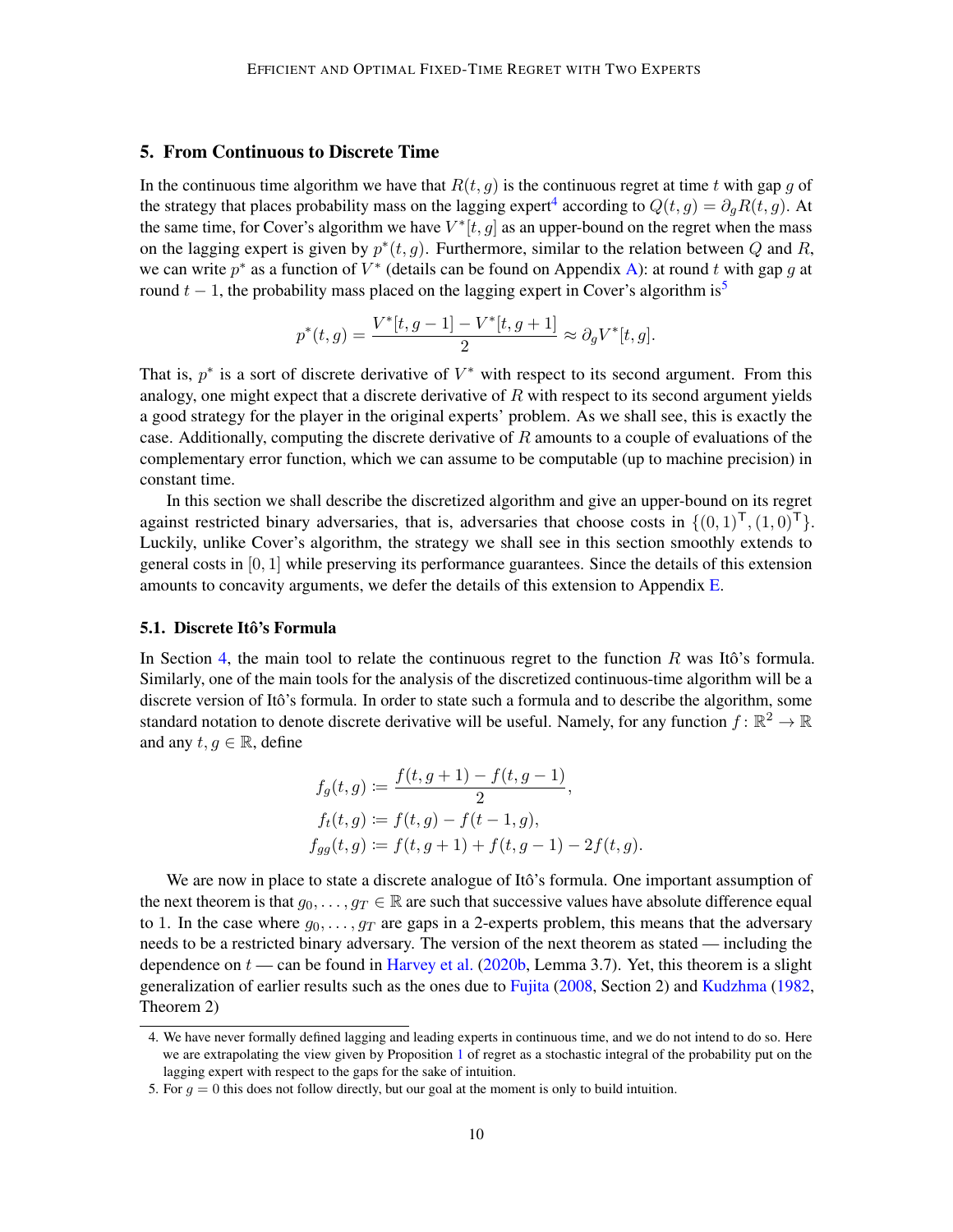**Theorem 9 (Discrete Itô's Formula)** *Let*  $g_0, g_1, \ldots, g_T \in \mathbb{R}$  *be such that*  $|g_t - g_{t-1}| = 1$  *for every*  $t \in [T]$  and let  $f: \mathbb{R}^2 \to \mathbb{R}$ . Then,

$$
f(T, g_T) - f(0, g_0) = \sum_{t=1}^T f_g(t, g_{t-1})(g_t - g_{t-1}) + \sum_{t=1}^T \left(\frac{1}{2} f_{gg}(t, g_{t-1}) + f_t(t, g_{t-1})\right).
$$

The first summation in the right-hand side of discrete Itô's formula can be seen as a discrete stochastic integral when  $(g_t)_{t=0}^T$  is a random sequence. Remarkably, this term is extremely similar to the regret formula from Proposition [1.](#page-3-1) Thus, if we were to use discrete Itô's formula to bound the regret, it would be desirable for the second term to (approximately) satisfy an analogue of [\(BHE\)](#page-6-1). In fact, the potential  $V^*$  from Cover's algorithm satisfies the discrete BHE (with some care needed when the gap is zero, see Appendix  $A.3$ ). Furthermore, the connection between BHE seems to extend to other problems in online learning: in recent work, [Zhang et al.](#page-14-7) [\(2022\)](#page-14-7) showed how coin-betting with potentials that satisfy the BHE yield optimal algorithms for unconstrained online learning.

Since  $R$  satisfies [\(BHE\)](#page-6-1), one might hope that  $R$  would also satisfy such a discrete backwardsheat inequality, yielding an upper-bound on the regret of the strategy given by  $R<sub>g</sub>$ . In the work of [Harvey et al.](#page-13-6) [\(2020b\)](#page-13-6) in the anytime setting, it was the case that the terms in the second sum were non-negative, which in a sense means that the discretized algorithm suffers *negative* discretization error. In the fixed-time setting we are not as lucky.

#### 5.2. Discretizing the Algorithm

Based on the discussion at the beginning of this section, a natural way to discretize the algorithm from Section [4](#page-4-0) is to define the function  $q: [T] \times \{0, \ldots, T-1\} \to \mathbb{R}$  by

$$
q(t,g) \coloneqq \begin{cases} R_g(t,g) & \text{if } t < T, \\ \left[g=0\right]_2^1 & \text{if } t = T, \end{cases} \quad \forall t \in [T], \forall g \in \{0,\ldots,T-1\},
$$

where we need to treat the case at the very last step differently since R is not defined on  $\{T\}\times\mathbb{R}$ . It is not clear from its definition, but we indeed have  $q(t, 0) = 1/2$  for all  $t \in [T]$ . We defer the (relatively technical) proof of the next result to Appendix [D.](#page-23-0)

#### <span id="page-10-0"></span>**Lemma 10** *We have*  $q(t, 0) = 1/2$  *for all*  $t \in [T]$ *.*

Our goal now is to combine Proposition [1](#page-3-1) and the discrete Itô's formula to bound the regret of  $A<sub>q</sub>$ . Since R satisfies the [\(BHE\)](#page-6-1), one might hope that R is close to satisfying the discrete version of this equation. To formalize this idea, for all  $t \in (-\infty, T)$  and  $g \in \mathbb{R}$  define

$$
r_{gg}(t,g) \coloneqq \partial_{gg} R(t,g) - R_{gg}(t,g) \quad \text{and} \quad r_t(t,g) \coloneqq \partial_t R(t,g) - R_t(t,g).
$$

<span id="page-10-1"></span>The above terms measure how well the first derivative with respect to the first variable and the second derivative with respect to the second variable are each approximated by their discrete analogues. That is, these are basically the discretization errors on the derivatives of  $R$ . Then, combining the fact that R satisfies [\(BHE\)](#page-6-1) together with Proposition [1](#page-3-1) yields the following theorem.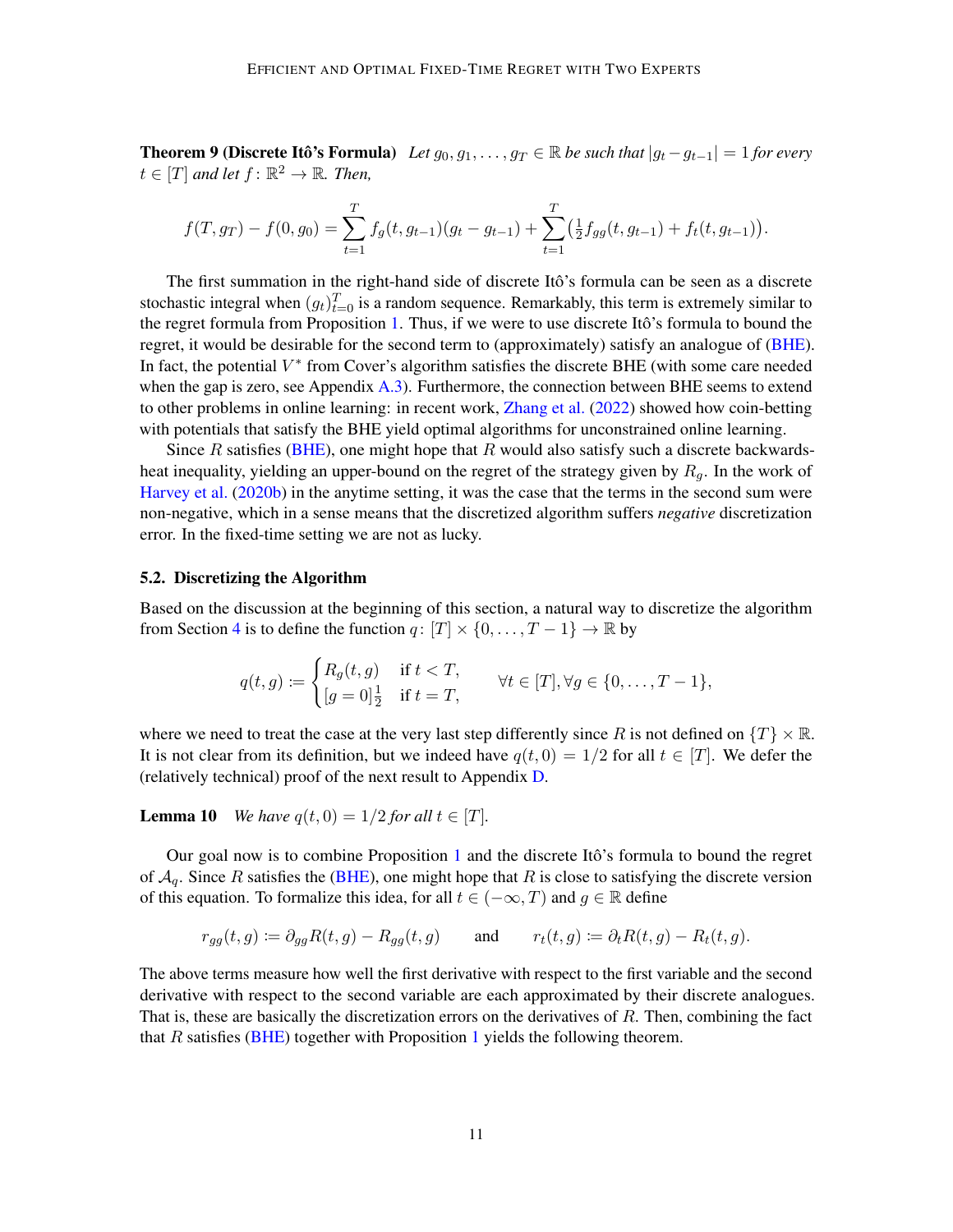Theorem 11 *Consider a game of* A<sup>q</sup> *with a restricted binary adversary with gap sequence given by*  $g_0, g_1, g_2, \ldots, g_T \in \{0, \ldots, T\}$  *such that*  $g_0 = 0$  *and*  $|g_t - g_{t-1}| = 1$  *for all*  $t \in [T]$ *. Then,* 

Regret
$$
(T)
$$
  $\leq \sqrt{\frac{T}{2\pi}} + \frac{1}{2} + \frac{1}{2} \sum_{t=1}^{T-1} r_{gg}(t, g_{t-1}) + \sum_{t=1}^{T-1} r_t(t, g_{t-1}).$  (7)

Proof Lemma [10](#page-10-0) and Proposition [1](#page-3-1) yield

<span id="page-11-0"></span>Regret
$$
(T)
$$
 =  $\sum_{t=1}^{T} q(t, g_{t-1})(g_t - g_{t-1}) \le \sum_{t=1}^{T-1} q(t, g_{t-1})(g_t - g_{t-1}) + \frac{1}{2},$  (8)

where in the last inequality we used that  $q(T, g_{T-1}) \leq 1/2$ . Furthermore, by the discrete Itô's formula (Theorem [9\)](#page-9-3), we have

$$
R(T-1, g_{T-1}) - R(0, g_0) = \sum_{t=1}^{T-1} R_g(t, g_{t-1})(g_t - g_{t-1}) + \sum_{t=1}^{T-1} \left(\frac{1}{2} R_{gg}(t, g_{t-1}) + R_t(t, g_{t-1})\right)
$$
  
\n
$$
\stackrel{\text{(BHE)}}{=} \sum_{t=1}^{T-1} q(t, g_{t-1})(g_t - g_{t-1}) - \sum_{t=1}^{T-1} \left(\frac{1}{2} r_{gg}(t, g_{t-1}) + r_t(t, g_{t-1})\right)
$$
  
\n
$$
\stackrel{\text{(8)}}{\geq} \text{Regret}(T) - \frac{1}{2} - \sum_{t=1}^{T-1} \left(\frac{1}{2} r_{gg}(t, g_{t-1}) + r_t(t, g_{t-1})\right).
$$

Rearranging and using the facts given by Lemma [7](#page-8-0) that  $R(0,0) = 0$  and that  $R(T-1, g_{T-1}) \leq$  $\sqrt{T/(2\pi)}$  yield the desired bound on the regret.

### 5.3. Bounding the Discretization Error

In light of Theorem [11,](#page-10-1) it suffices to bound the accumulated discretization error of the derivatives to obtain potentially good bounds on the regret of  $A_q$ . The next two lemmas show that both  $r_t(t, g)$  and  $r_{gg}(t, g)$  are in  $O((T-t)^{-3/2})$ . Since

<span id="page-11-3"></span>
$$
\sum_{t=1}^{T-1} (T-t)^{-3/2} \le \int_{t=0}^{T-1} (T-t)^{-3/2} dt = 2\left(1 - \frac{1}{\sqrt{T}}\right) \le 2,
$$
\n(9)

this will show that  $\mathcal{A}_q$  suffers at most  $\sqrt{T / 2\pi} + O(1)$  regret.<sup>[6](#page-11-1)</sup> Since the proof of these bounds are relatively technical but otherwise not considerably insightful, we defer them to Appendix [D.](#page-23-0)

<span id="page-11-2"></span>**Lemma 12** *For any*  $t \in (-\infty, T)$  *and*  $g \in \mathbb{R}$  *we have* 

$$
r_t(t,g) \le \frac{\sqrt{2}}{8\sqrt{\pi}} \cdot \frac{1}{(T-t)^{3/2}}
$$
 and  $r_{gg}(t,g) \le \frac{2\sqrt{2}}{3\sqrt{\pi}} \cdot \frac{1}{(T-t)^{3/2}}$ .

Combining the above lemmas together with Theorem [11](#page-10-1) yields the following regret bound.

<span id="page-11-4"></span><span id="page-11-1"></span><sup>6.</sup> This together with Prop. [1](#page-3-1) also shows that the difference between in the regret of  $A_q$  and  $A_Q$  is in  $O(1)$ .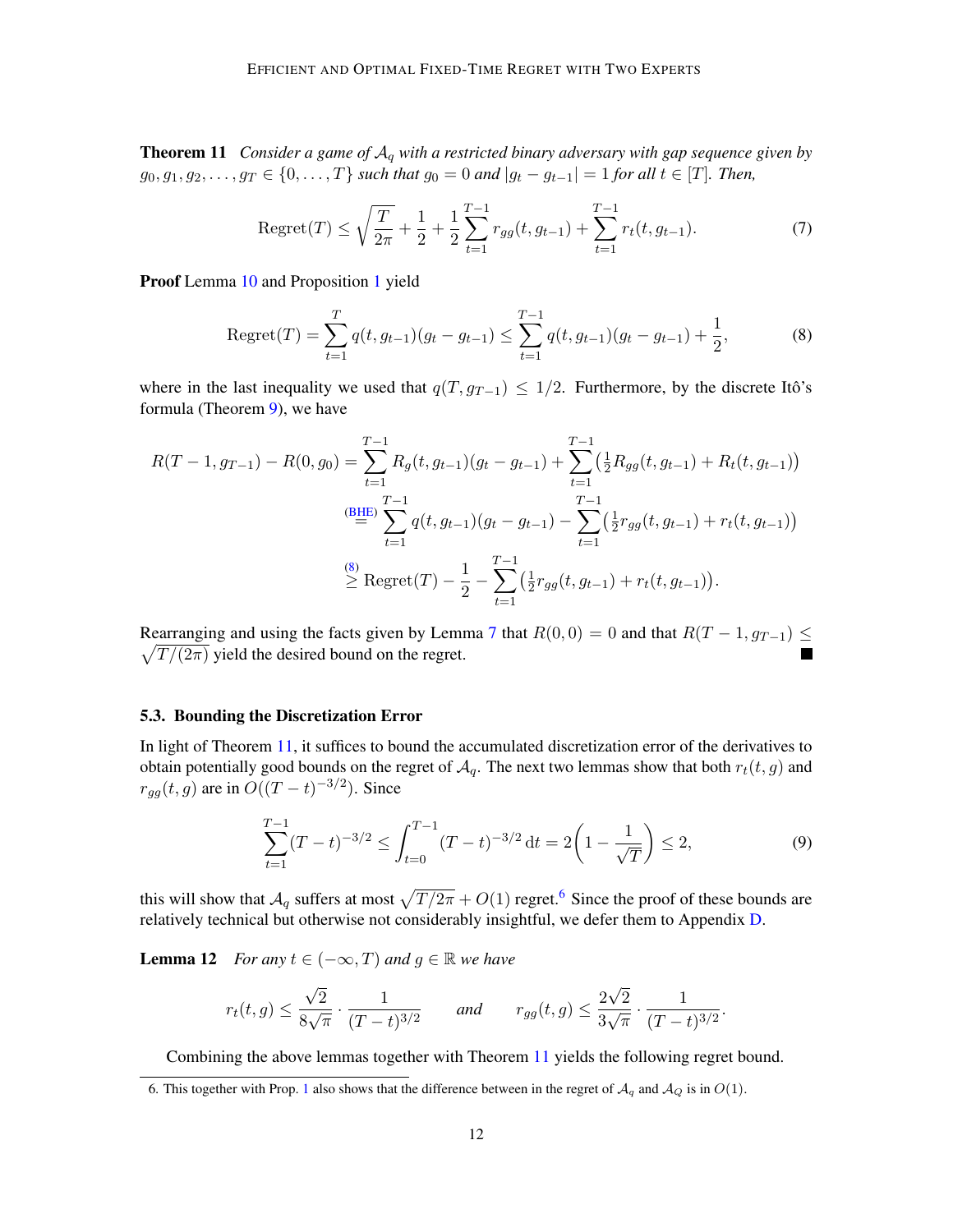**Theorem 13** Define  $q(t, g) \coloneqq R_g(t, g)$  for all  $(t, g) \in \{0, \ldots, T-1\}^2$ , consider a game of  $\mathcal{A}_q$ *against a restricted binary adversary. Then,*

$$
\mathrm{Regret}(T) \le \sqrt{\frac{T}{2\pi}} + 1.24.
$$

**Proof** Let  $g_1, g_2, \ldots, g_T \in \{0, \ldots, T\}$  be the gap sequence and set  $g_0 := 0$ . We have

Regret
$$
(T)
$$
  $\leq \sqrt{\frac{T}{2\pi}} + \frac{1}{2} + \frac{1}{2} \sum_{t=1}^{T-1} r_{gg}(t, g_{t-1}) + \sum_{t=1}^{T-1} r_t(t, g_{t-1})$  (by Theorem 11),  
\n $\leq \sqrt{\frac{T}{2\pi}} + \frac{1}{2} + \left(\frac{\sqrt{2}}{8\sqrt{\pi}} + \frac{\sqrt{2}}{3\sqrt{\pi}}\right) \sum_{t=1}^{T-1} \frac{1}{(T-t)^{3/2}}$  (by Lemma 12),  
\n $\sqrt{T}$  1  $\left(\sqrt{2} - 2\sqrt{2}\right)$   $\sqrt{T}$ 

$$
\leq \sqrt{\frac{T}{2\pi}} + \frac{1}{2} + \left(\frac{\sqrt{2}}{4\sqrt{\pi}} + \frac{2\sqrt{2}}{3\sqrt{\pi}}\right) \leq \sqrt{\frac{T}{2\pi}} + 1.24,
$$
 (by (9)).

 $\blacksquare$ 

### 6. On Optimal Regret for More than Two Experts

In this paper we presented an efficient and optimal algorithm for two experts in the fixed time-setting. A natural question is whether similar techniques can be used to find the minimax regret when we have more than two experts. Encouragingly, techniques from stochastic calculus were also used to find the optimal regret for 4 experts [\(Bayraktar et al.,](#page-13-5) [2020\)](#page-13-5). Yet, it is not clear how to use similar techniques for cases with arbitrary number of experts. The approach used in this paper and by [Harvey](#page-13-6) [et al.](#page-13-6) [\(2020b\)](#page-13-6) heavily relies on the gap parameterization for the problem. Although there is an analogous parameterization of the n experts' problem into  $n - 1$  gaps that yields a claim similar to Proposition [1,](#page-3-1) it is not clear what would be an analogous continuous-time problem to guide us in the algorithm design process since the gap process *are not independent*—even with independent costs on the experts. Moreover, many of the approaches in related work [\(Abbasi-Yadkori et al.,](#page-13-4) [2017;](#page-13-4) [Harvey et al.,](#page-13-6) [2020b;](#page-13-6) [Bayraktar et al.,](#page-13-5) [2020\)](#page-13-5) focus on specific adversaries such as the *comb adversary*. However, the latter does not seem to be a worst-case adversary for cases such as for five experts [\(Chase,](#page-13-12) [2019\)](#page-13-12). We are not aware of adversaries that could yield worst-case regret for arbitrary *fixed* number of experts, although asymptotically in  $n$  and  $T$  it is well-known that assigning {0, 1} costs at random is minimax optimal [\(Cesa-Bianchi and Lugosi,](#page-13-13) [2006\)](#page-13-13)

#### Acknowledgments

We would like to thank the anonymous ICML 2022 reviewers for their insightful comments. In particular, reviewer 1 suggested the use of Berren-Esseen-like results to derive  $O(\sqrt{T})$  regret, noted the  $O(1)$  regret difference between  $A_q$  and  $A_Q$ , and found a calculation mistake. N. Harvey was supported by an NSERC Discovery Grant.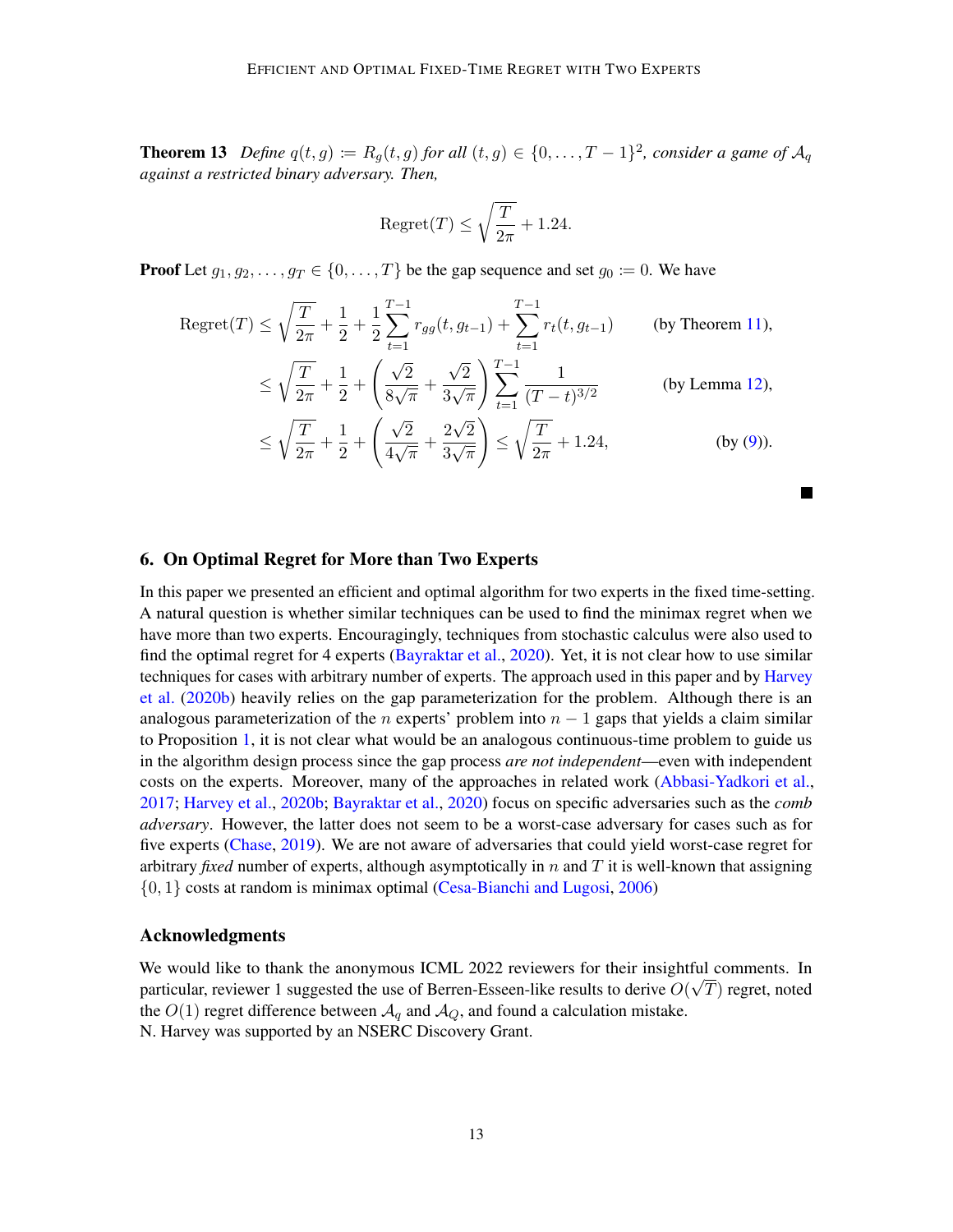## **References**

- <span id="page-13-4"></span>Yasin Abbasi-Yadkori, Peter L. Bartlett, and Victor Gabillon. Near minimax optimal players for the finite-time 3-expert prediction problem. In *Annual Conference on Neural Information Processing Systems (NIPS)*, pages 3033–3042, 2017.
- <span id="page-13-0"></span>Sanjeev Arora, Elad Hazan, and Satyen Kale. The multiplicative weights update method: a metaalgorithm and applications. 8:121–164, 2012.
- <span id="page-13-5"></span>Erhan Bayraktar, Ibrahim Ekren, and Xin Zhang. Finite-time 4-expert prediction problem. *Communications in Partial Differential Equations*, 45(7):714–757, 2020.
- <span id="page-13-13"></span>Nicolò Cesa-Bianchi and Gábor Lugosi. *Prediction, learning, and games*. Cambridge University Press, 2006. ISBN 978-0-521-84108-5.
- <span id="page-13-1"></span>Nicolò Cesa-Bianchi, Yoav Freund, David Haussler, David P. Helmbold, Robert E. Schapire, and Manfred K. Warmuth. How to use expert advice. *Journal of the ACM*, 44(3):427–485, 1997.
- <span id="page-13-12"></span>Zachary Chase. Experimental evidence for asymptotic non-optimality of comb adversary strategy. 12 2019. URL <http://arxiv.org/abs/1912.01548>.
- <span id="page-13-3"></span>Thomas M. Cover. Behavior of sequential predictors of binary sequences. In *Trans. Fourth Prague Conf. on Information Theory, Statistical Decision Functions, Random Processes (Prague, 1965)*, pages 263–272. Academia, Prague, 1967.
- <span id="page-13-10"></span>Rick Durrett. *Probability—theory and examples*, volume 49 of *Cambridge Series in Statistical and Probabilistic Mathematics*. Cambridge University Press, Cambridge, 2019. Fifth edition.
- <span id="page-13-9"></span>Yoav Freund. A method for hedging in continuous time. October 2009. URL [http://arxiv.](http://arxiv.org/abs/0904.3356) [org/abs/0904.3356](http://arxiv.org/abs/0904.3356).
- <span id="page-13-11"></span>Takahiko Fujita. A random walk analogue of Lévy's theorem. *Studia Sci. Math. Hungar.*, 45(2): 223–233, 2008.
- <span id="page-13-7"></span>Nick Gravin, Yuval Peres, and Balasubramanian Sivan. Towards optimal algorithms for prediction with expert advice. In *Twenty-Seventh Annual ACM-SIAM Symposium on Discrete Algorithms (SODA)*, pages 528–547. ACM, New York, 2016.
- <span id="page-13-2"></span>Nick Gravin, Yuval Peres, and Balasubramanian Sivan. Tight lower bounds for multiplicative weights algorithmic families. In *44th International Colloquium on Automata, Languages, and Programming (ICALP)*, volume 80, pages Art. No. 48, 14. 2017.
- <span id="page-13-8"></span>Nicholas J. A. Harvey, Christopher Liaw, Edwin Perkins, and Sikander Randhawa. Optimal anytime regret with two experts. February 2020a. URL [https://arxiv.org/abs/2002.](https://arxiv.org/abs/2002.08994v2) [08994v2](https://arxiv.org/abs/2002.08994v2).
- <span id="page-13-6"></span>Nicholas J. A. Harvey, Christopher Liaw, Edwin A. Perkins, and Sikander Randhawa. Optimal anytime regret for two experts. In *61st IEEE Annual Symposium on Foundations of Computer Science (FOCS)*, pages 1404–1415. IEEE, 2020b.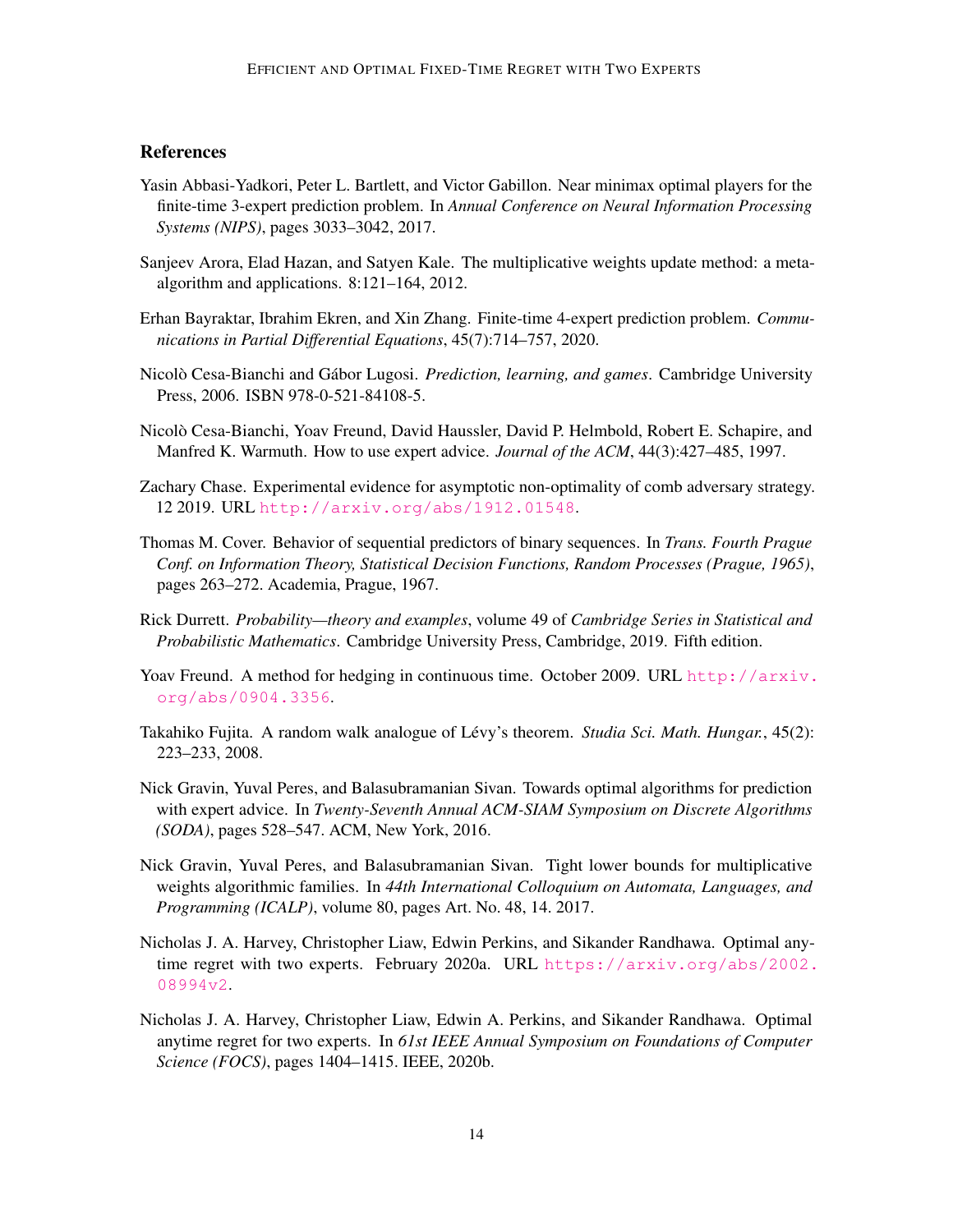- <span id="page-14-2"></span>Anna R. Karlin and Yuval Peres. *Game theory, alive*. American Mathematical Society, Providence, RI, 2017.
- <span id="page-14-0"></span>Vladimir A. Kobzar, Robert V. Kohn, and Zhilei Wang. New potential-based bounds for prediction with expert advice. In *Conference on Learning Theory, (COLT)*, volume 125 of *Proceedings of Machine Learning Research*, pages 2370–2405. PMLR, 2020.
- <span id="page-14-6"></span>R. Kudzhma. Itô's formula for a random walk. *Litovsk. Mat. Sb.*, 22(3):122–127, 1982.
- <span id="page-14-1"></span>Peter Mörters and Yuval Peres. *Brownian motion*, volume 30 of *Cambridge Series in Statistical and Probabilistic Mathematics*. Cambridge University Press, Cambridge, 2010.
- <span id="page-14-5"></span>Frank W. J. Olver, Daniel W. Lozier, Ronald F. Boisvert, and Charles W. Clark, editors. *NIST handbook of mathematical functions*. U.S. Department of Commerce, National Institute of Standards and Technology, Washington, DC; Cambridge University Press, Cambridge, 2010.
- <span id="page-14-4"></span>Daniel Revuz and Marc Yor. *Continuous martingales and Brownian motion*, volume 293 of *Grundlehren der Mathematischen Wissenschaften [Fundamental Principles of Mathematical Sciences]*. Springer-Verlag, Berlin, third edition, 1999.
- <span id="page-14-10"></span>Herbert Robbins. A remark on Stirling's formula. *Amer. Math. Monthly*, 62:26–29, 1955.
- <span id="page-14-7"></span>Zhiyu Zhang, Ashok Cutkosky, and Ioannis Paschalidis. PDE-based optimal strategy for unconstrained online learning. January 2022. URL <https://arxiv.org/abs/2201.07877>.

### <span id="page-14-3"></span>Appendix A. Cover's Algorithm for Two Experts

In this section, we shall review the optimal algorithm for the 2-experts problem originally proposed by [Cover](#page-13-3) [\(1967\)](#page-13-3) and the matching lower-bound.

### A.1. A Dynamic Programming View

In the fixed-time setting we know the total number of rounds before the start of the game. Thus, we may compute ahead of time all the possible states the game can be on each round and decide the probabilities on the experts the player should choose in each case to minimize the worst-possible regret. More specifically, we start with a function  $p: [T] \times \{0, \ldots, T-1\} \rightarrow [0, 1]$  that represents our player strategy: for any  $t \in [T]$ , if at the end of a round  $t-1$  the experts' gap is  $g \in \{0, \ldots, T-1\}$ , on round t the player places  $p(t, g)$  probability mass on the lagging<sup>[7](#page-14-8)</sup> expert and  $1 - p(t, g)$  probability on the leading expert, and we denote by  $A_n$  such a player strategy defined by p. Now, for all  $t \in \{0, \ldots, T\}$  and  $g \in \{0, \ldots, T\}$ , denote by  $V_p[t, g]$  the maximum regret-to-be-suffered by the player strategy defined by p on rounds  $t + 1, \ldots, T$  given that at the end of round t the gap between experts is g. Slightly more formally, we have

<span id="page-14-9"></span>
$$
V_p[t, g] := \sup\{\text{Regret}(T, \mathcal{A}_p, \mathcal{B}_\ell) - \text{Regret}(t, \mathcal{A}_p, \mathcal{B}_\ell) : \ell \in \mathcal{L}^T \text{ such that } |L_t(1) - L_t(2)| = g\},\tag{10}
$$

<span id="page-14-8"></span><sup>7.</sup> When the gap is 0, which means that both experts have the same cumulative loss, we break ties arbitrarily. For the optimal algorithm we shall ultimately derive this will not matter since we will have  $p(t, 0) = 1/2$  for all  $t \in [T]$ .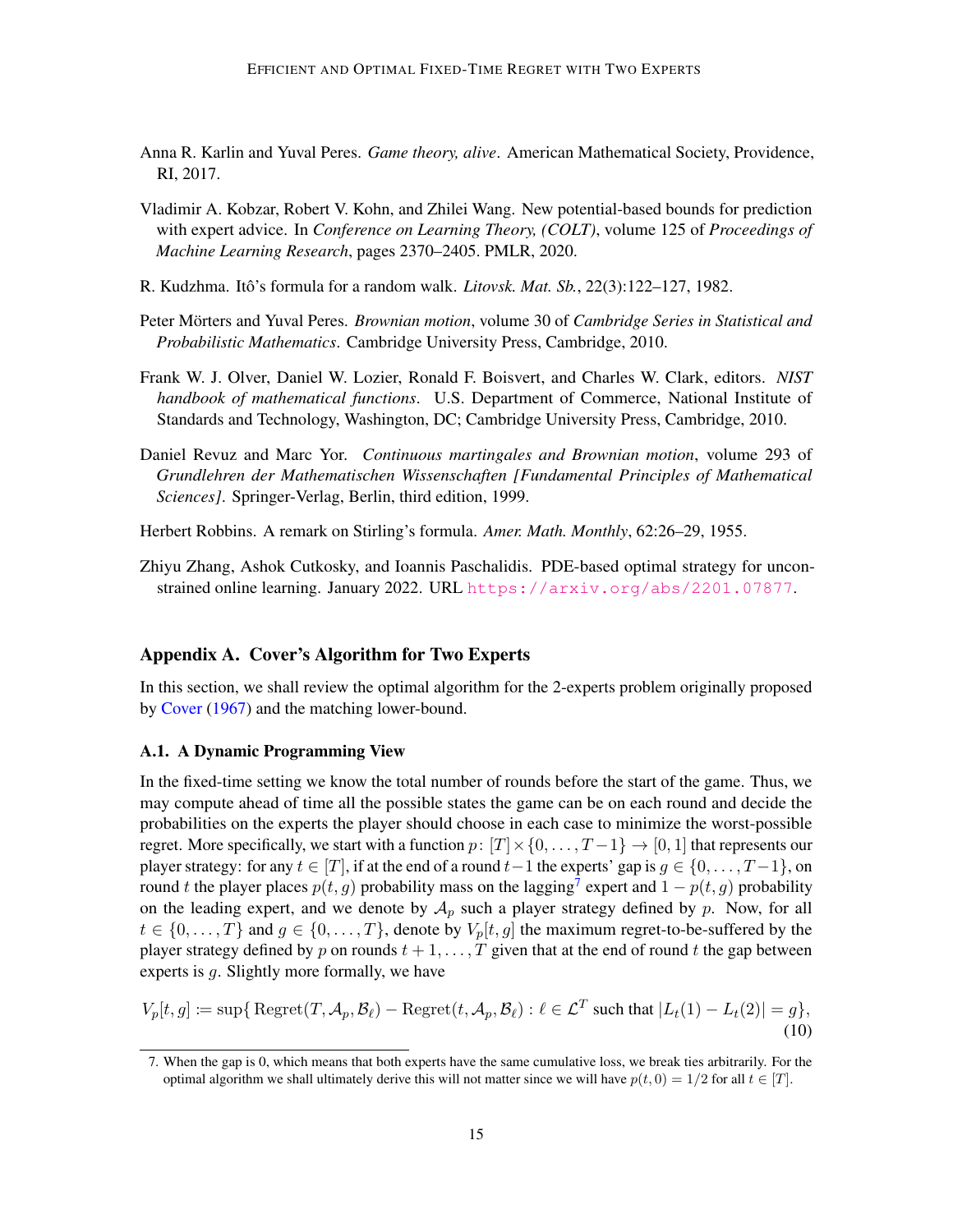where  $\mathcal{L} := \{(1,0)^T, (0,1)^T\}$ . Above we take the supremum instead of the maximum only to account for cases where the set we are considering is empty (and, thus, the supremum evaluates to  $-\infty$ ), such as when t and g have distinct parities or when  $g > t$ . Note that by definition of  $V_p$  we have

<span id="page-15-4"></span><span id="page-15-2"></span><span id="page-15-1"></span><span id="page-15-0"></span>
$$
V_p[0,0] = \max_{\ell \in \mathcal{L}^T} \text{Regret}(T, \mathcal{A}_p, \mathcal{B}_\ell).
$$

Thus, if we compute  $V_p[0, 0]$ , then we have a bound on the worst-case regret of  $\mathcal{A}_p$  against restricted binary adversaries. The following proposition shows how we can compute this value in a dynamic programming style.

**Theorem 14** *For any*  $p: [T] \times \{0, \ldots, T-1\} \rightarrow [0, 1]$ *, and for all*  $t, g \in \{0, \ldots, T\}$  *such that*  $V_p[t, g] \neq -\infty$  *we have* 

$$
V_p[t,g] = 0 \t\t \text{if } t = T,\t(11)
$$

$$
V_p[t,g] = \max \begin{cases} V_p[t+1,g+1] + p(t+1,g) \\ V_p[t+1,g-1] - p(t+1,g) \end{cases} \qquad \text{if } t < T \text{ and } g > 0,
$$
 (12)

$$
V_p[t,g] = V_p[t+1,1] + \max\{p(t+1,0), 1 - p(t+1,0)\} \qquad \text{if } t < T \text{ and } g = 0,\tag{13}
$$

**Proof** First, note that [\(11\)](#page-15-0) clearly holds by the definition of  $V_p$ . To show that equations [\(12\)](#page-15-1) and [\(13\)](#page-15-2) hold, let  $t, g \in \{0, ..., T\}$  be such that  $V_p[t, g] \neq -\infty$ . Let  $\ell \in \mathcal{L}^T$  be a sequence of cost vectors such that we have  $g_t := |L_t(1) - L_t(2)| = g$ . First, suppose  $t < T$  and  $g > 0$ . Then there are two cases for  $\ell$ : either the gap  $g_{t+1} := |L_{t+1}(1) - L_{t+1}(2)|$  goes up and  $g_{t+1} = g_t + 1$ , or it goes down and  $g_{t+1} = g_t - 1$  $g_{t+1} = g_t - 1$  $g_{t+1} = g_t - 1$ . This together with Proposition 1 and the fact that  $g_t = g > 0$  implies

Regret
$$
(T)
$$
 - Regret $(t)$  = Regret $(T)$  - Regret $(t + 1) + p(t + 1, g_t)(g_{t+1} - g_t)$   
= 
$$
\begin{cases} \text{Regret}(T) - \text{Regret}(t + 1) + p(t + 1, g), & \text{if } g_{t+1} = g + 1 \\ \text{Regret}(T) - \text{Regret}(t + 1) - p(t + 1, g), & \text{if } g_{t+1} = g - 1. \end{cases}
$$

By taking the maximum over all possible cost vectors with gap q at round t we obtain [\(12\)](#page-15-1). Now suppose  $t < T$  and  $g = 0$ . In this case, suppose without loss of generality that 1 is the expert to whom  $A_p$  assigns mass  $p(t, 0)$  (recall that the strategy  $A_p$  breaks ties arbitrarily when the gap is 0). Proposition [1](#page-3-1) together with the fact that  $\ell_t \in \mathcal{L} = \{(1, 0)^{\mathsf{T}}, (0, 1)^{\mathsf{T}}\}$ 

Regret
$$
(T)
$$
 – Regret $(t)$  = Regret $(T)$  – Regret $(t + 1) + \ell_t^{\mathsf{T}} x_t$   
= 
$$
\begin{cases} \text{Regret}(T) - \text{Regret}(t + 1) + p(t + 1, g) & \text{if } \ell_t(1) = 1, \\ \text{Regret}(T) - \text{Regret}(t + 1) + 1 - p(t + 1, g) & \text{if } \ell_t(1) = 0. \end{cases}
$$

Since the gap on round  $t + 1$  is certainly 1 in this case, taking the maximum over all the adversaries with gap 0 on round t yields  $(13)$ . ٠

For the sake of convenience, we redefine  $V_p[t, g]$  for all t, g such that  $V_p[t, g] = -\infty$  to, instead, be the value given by the equations from the above theorem.<sup>[8](#page-15-3)</sup> This does not affect any of our results and makes it less cumbersome to design and analyze the algorithm.

<span id="page-15-3"></span><sup>8.</sup> There will be places where this definition requires access to undefined or "out-of-bounds" entries (such as for entries with gap T and time  $t < T$ ). In such cases, we set such undefined/out-of-bounds values to 0.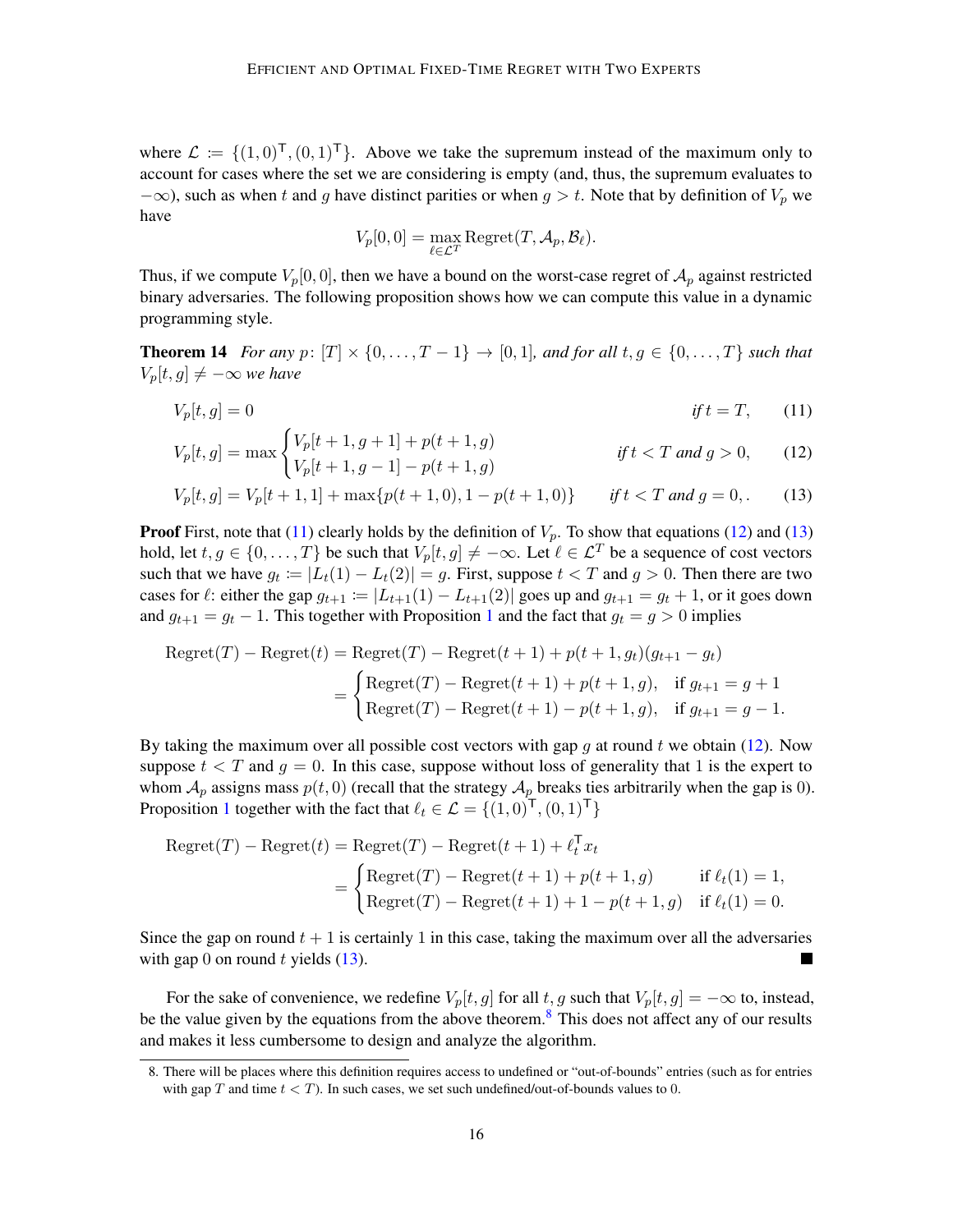#### A.2. Picking Optimal Probabilities

We are interested in a function  $p^* \colon [T] \times \{0, \ldots, T-1\} \to [0, 1]$ , if any, that minimizes  $V_p[0, 0]$ . To see that there is indeed such a function, note that we can formulate the problem of minimizing  $V_p[0, 0]$ as a linear program using Theorem [14](#page-15-4) to design the constraints. Such a linear program is certainly bounded (the regret is always between 0 and T) and feasible. Thus, let  $p^* \colon [T] \times \{0, \ldots, T-1\} \to$ [0, 1] be a function that attains  $\min_p V_p[0,0]$  and define  $V^* := V_{p^*}$ . The next proposition shows that  $V^*$  can be computed recursively and show how to obtain  $p^*$  from  $V^*$ .

<span id="page-16-2"></span>**Theorem 15** *For each t*,  $g \in \{0, \ldots, T\}$ 

$$
V^*[t, g] = 0
$$
  
\n
$$
V^*[t, g] = \frac{1}{2}(V^*[t+1, g+1] + V^*[t+1, g-1])
$$
  
\n
$$
V^*[t, 0] = V^*[t+1, 1] + \frac{1}{2}
$$
  
\nif  $t < T$  and  $0 < g < T$ ,  
\n
$$
V^*[t, 0] = V^*[t+1, 1] + \frac{1}{2}
$$
  
\nif  $t < T$ .

*Furthermore, if we define*  $p^*$ :  $\{0, \ldots, T\}^2 \rightarrow [0, 1]$  *by* 

$$
p^*(t,g) := \begin{cases} \frac{1}{2}(V_{p^*}[t,g-1] - V_{p^*}[t,g+1]), & \text{if } g > 0, \\ \frac{1}{2} & \text{if } g = 0, \end{cases} \forall t \in [T], \forall g \in \{0,\ldots,T-1\},
$$

*then*  $V_{p^*} = V^*$ *.* 

**Proof** Let us show that  $p^*$  as defined in the statement of the theorem attains  $\inf_p V_p[0,0]$ , where the infimum ranges over all functions from  $[T] \times \{0, \ldots, T-1\}$  to [0, 1]. Note that smaller values of any entry of  $V_{p^*}$  can only make  $V_{p^*}[0,0]$  smaller. Thus, showing that  $p^*(t+1,g)$  minimizes  $V_{p^*}[t,g]$  for all  $t, g \in \{0, \ldots, T-1\}$  (given that  $V_{p^*}[t', g']$  is fixed for  $t' \ge t + 1$  and  $g' \in \{0, \ldots, T\}$ ) suffices to that  $p^*$  minimizes<sup>[9](#page-16-0)</sup>  $V_{p^*}$ [0.0]. Moreover, by Theorem [14](#page-15-4) and the definition of  $p^*$  we have that  $V_{p^*}$ obeys the formulas on the statement of this theorem. Thus, we only need to show that this choice of  $p^*$  indeed minimizes the entries of  $V_{p^*}$ .

Let us first show that

<span id="page-16-1"></span>
$$
V_{p^*}[t, g-1] - V_{p^*}[t, g+1] \in [0, 1] \text{ for all } g \in \{1, \dots, T-1\} \text{ and } t \in \{0, \dots, T\}. \tag{14}
$$

For  $t = T$ , since  $V_{p^*}[T, \cdot] \equiv 0$ , the above claim clearly holds. Let  $t \in \{0, ..., T-1\}$  and  $g \in \{1, ..., T - 1\}$ . If  $g = 1$  we have

$$
V_{p^*}[t, g - 1] - V_{p^*}[t, g + 1] = V_{p^*}[t + 1, g] + \frac{1}{2} - \frac{1}{2}(V_{p^*}[t + 1, g] + V_{p^*}[t + 1, g + 2])
$$
  
=  $\frac{1}{2}(V_{p^*}[t + 1, g] - V_{p^*}[t + 1, g + 2]) + \frac{1}{2}.$ 

<span id="page-16-0"></span><sup>9.</sup> One may fear that choosing  $p^*(t+1,g)$  to minimize  $V_{p^*}[t,g]$  might increase other entries, making this argument invalid. However, note that  $V_{p^*}[t, g]$  depends only on  $p^*(t+1, g)$  and entries  $V_{p^*}[t', g']$  with  $t' > t$ . Thus, it is not hard to see that by proceeding from higher to smaller values of  $t \in \{0, \ldots, T\}$ , we can in fact pick  $p^*(t+1, g)$  to minimize  $V_{p*}[t, g]$ .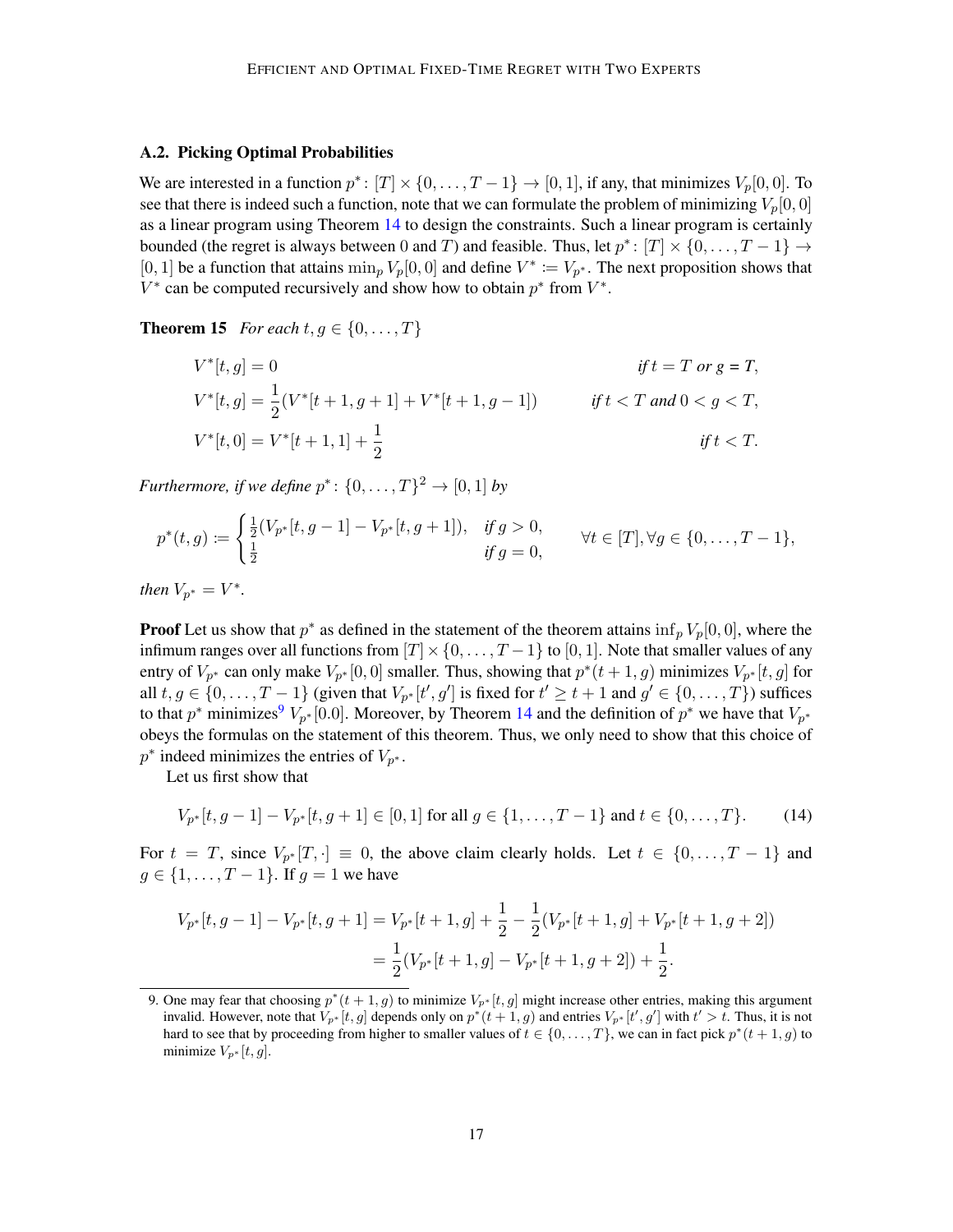The last term above, by the induction hypothesis, is in [0, 1]. Similarly, if  $T - 1 \ge g \ge 2$  we have

$$
V_{p^*}[t, g - 1] - V_{p^*}[t, g + 1]
$$
  
=  $\frac{1}{2}(V_{p^*}[t + 1, g] + V_{p^*}[t + 1, g - 2]) - \frac{1}{2}(V_{p^*}[t + 1, g] + V_{p^*}[t + 1, g + 2])$   
=  $\frac{1}{2}(V_{p^*}[t + 1, g - 2] - V_{p^*}[t + 1, g]) + \frac{1}{2}(V_{p^*}[t + 1, g] - V_{p^*}[t + 1, g + 2]),$ 

and the last term is in  $[0, 1]$  by the induction hypothesis. This completes the proof of [\(14\)](#page-16-1).

Let  $t \in [T]$  and  $g \in \{0, \ldots, T-1\}$ . Let us now show that  $p^*(t, g)$  minimizes  $V_{p^*}[t, g]$  given that entries of the form  $V_{p^*}[t', g']$  for  $t' \geq t + 1$  and  $g' \in \{0, \ldots, T\}$  are fixed. For  $g = 0$ , Theorem [14](#page-15-4) shows that  $V_{p^*}[t,0] = V_{p^*}[t+1,1] + \max\{1-\alpha,\alpha\}$  for some  $\alpha \in [0,1]$ , which is minimized when  $\alpha = 1/2 = p^*(t, 0)$ . For  $g > 0$ , Theorem [14](#page-15-4) tells us that

$$
V_{p^*}[t,g]=\max\{V_{p^*}[t+1,g+1]+p^*(t+1,g), V_{p^*}[t+1,g-1]-p^*(t+1,g)\}.
$$

Since  $p^*(t+1,g) \ge 0$  and  $V^*[t+1,g+1] \le V^*[t+1,g-1]$  by [\(14\)](#page-16-1),  $p^*(t+1,g)$  certainly minimizes  $V^*[t, g]$  since it makes both terms in the maximum equal. Finally, [\(14\)](#page-16-1) guarantees that  $10$  $p^*(t+1,g) \in [0,1].$ a sa

#### <span id="page-17-0"></span>A.3. Discrete Backwards Heat Equation

Interestingly, the potential function  $V^*$  for Cover's optimal algorithm satisfies the discrete backwards heat equation when the gap is not. For simplicity, let us focus on the simpler case with  $t \in [T]$  and gap  $g \in \{1, \ldots, T-1\}$ . Then, taking  $V[t, T+1] = 0$  we have

$$
V_t^*[t, g] = V^*[t, g] - V^*[t - 1, g]
$$
  
=  $V^*[t, g] - \frac{1}{2}(V^*[t, g + 1] + V[t, g - 1])$  (by Theorem 15)  
=  $-\frac{1}{2}(-2V^*[t, g] + V^*[t, g + 1] + V[t, g - 1])$   
=  $-\frac{1}{2}V_{gg}^*[t, g].$ 

The same holds for the case where the gap is zero, but we need to extend  $V^*$  for when the gap is -1. Namely, set  $V[t, -1] = V[t, 1] + 1$  for  $t < T$ . This guarantees that  $p(t, 0) = 1/2 =$  $(1/2)(V[t, -1] - V[t, 1])$  and  $V^*[t, 0] = 1/2(V[t + 1, 1] + V[t + 1, -1])$ , so the cases with zero gap agree with the formulas for non-zero gaps in Theorem [15.](#page-16-2) Interestingly, one may verify that  $p^*(t, g)$  also satisfies the discrete BHE by setting  $p(t, -g) = 1 - p(t, g)$  for  $g \ge 0$ .

#### A.4. Connecting the Regret with Random Walks

As argued before, to give an upper-bound on the regret of  $A_{p^*}$ , where  $p^*$  is as in Theorem [15,](#page-16-2) we need only to bound the value of  $V_{p^*}[0,0] = V^*[0,0]$ . Interestingly, the entries of  $V^*$  have a strong connection to random walks, and this helps us give an upper-bound on the value of  $V^*[0,0]$ . In the

<span id="page-17-1"></span><sup>10.</sup> In fact, it guarantees that  $p^*(t, g) \leq 1/2$ . Intuitively this makes sense since we want to give more probability to the current best/leading expert than to the lagging expert.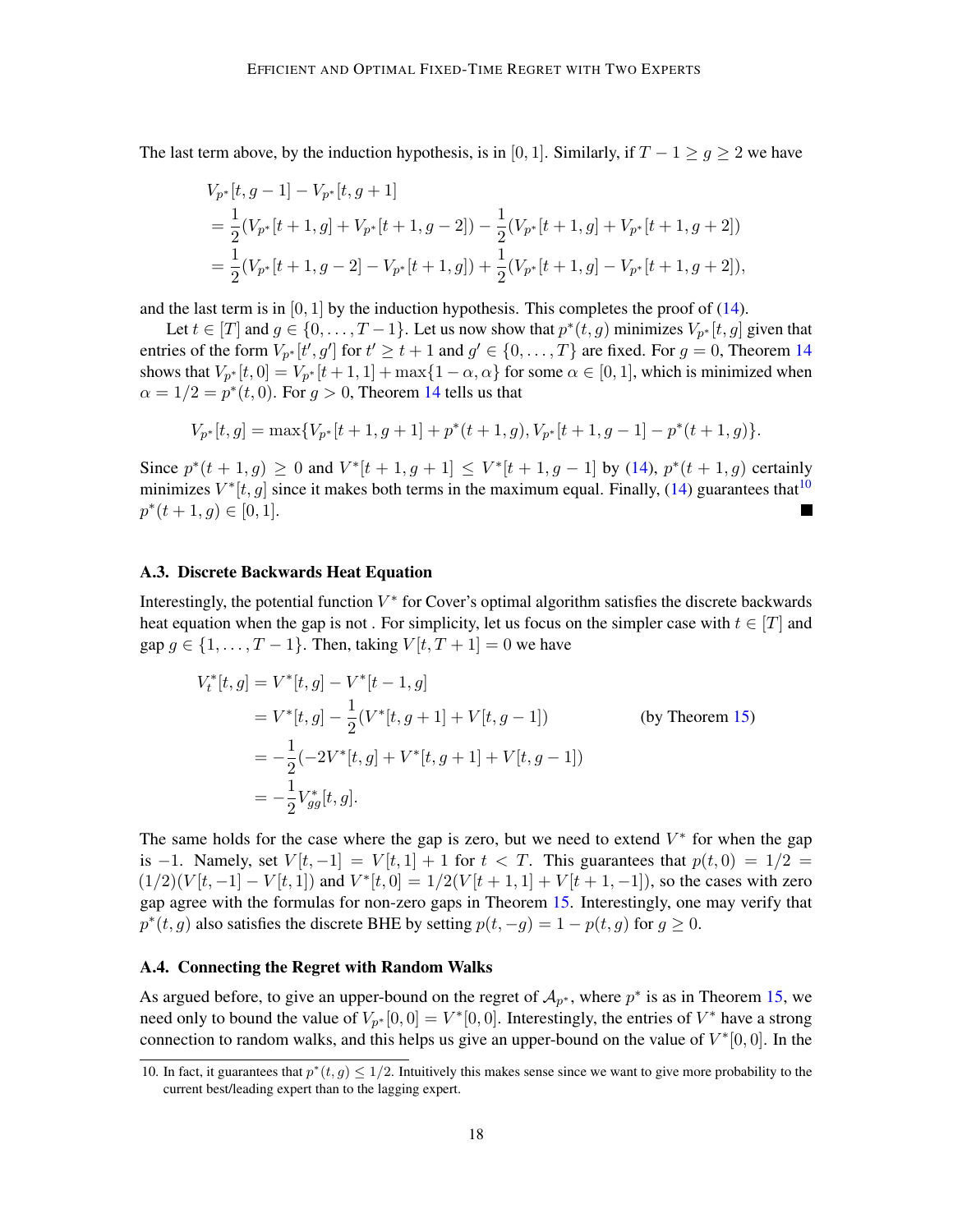next theorem and for the remainder of the text, a **random walk** (of length  $t \in \mathbb{N}$  starting at  $g \in \mathbb{Z}_{\geq 0}$ ) is a sequence of random variables  $(S_i)_{i=0}^t$  where  $S_i := g + X_1 + \cdots + X_i$  for each  $i \in \{0, \ldots, t\}$  and  $\{X_j\}_{j\in[t]}$  are i.i.d. random variables taking values in  $\{\pm 1\}$ . If we do not specify a starting point of a random walk, take it to be 0. We say that  $S_t$  is **symmetric** if  $P(X_1 = 1) = P(X_1 = -1) = 1/2$ . Moreover, a **reflected random walk** (of length t) is the sequence of random variables  $(|S_i|)_{i \in \{0,\dots,t\}}$ where  $(S_i)_{i=0}^t$  is a random walk. Finally, we say that a random walk  $(S_i)_{i=0}^t$  passes through  $g \in \mathbb{N}$ if the event  $\{S_i = g\}$  happens for some  $i \in \{0, \ldots, t\}$ .

The following lemma gives numeric bounds on the expected number of passages through 0 of a symmetric random walk. Its proof boils down to careful applications of Stirling's formula and can be found in Appendix [B.](#page-20-0)

<span id="page-18-0"></span>**Lemma 16** Let the random variable  $Z_T(0)$  be the number of passages through 0 of a reflected *symmetric random walk of length* T*. Then,*

$$
\sqrt{\frac{2T}{\pi}} + \frac{3}{5} \leq \mathbf{E}[Z_T(0)] \leq 1 + \sqrt{\frac{2T}{\pi}}.
$$

We are now in position to prove an upper-bound on the performance of  $A_{p^*}$ .

**Theorem 17** *For every*  $r, g \in \mathbb{N}$ , let the random variable  $Z_r(g)$  be the number of passages through *0* of a reflected symmetric random walk of length r starting at position g. Then  $V^*[t, g] =$  $\frac{1}{2}$ **E**[Z<sub>T-t−1</sub>(g)] for every t, g ∈ N. In particular,

$$
V^*[0,0] = \frac{1}{2} \mathbf{E}[Z_{T-1}(0)] \le \sqrt{\frac{T}{2\pi}}
$$

**Proof** Let us show that  $V^*[t, g] = (1/2) \mathbf{E}[Z_{T-t-1}(g)]$  for all  $t, g \in \{0, ..., T\}$  by induction on T − t. For  $t = T$  we have  $Z_{T-t-1}(g) = 0$ . Assume  $t = T - 1$  and let  $g \in \{0, ..., T\}$ . If  $g > 0$  we have  $(1/2)Z_0(g) = 0 = V^*[T-1, g]$ . If  $g = 0$ , we have  $(1/2)Z_0 = 1/2 = V^*[T-1, 0]$ . Suppose now  $t < T - 1$ . If  $g = T$ , then we have  $V^*[t, g] = 0 = (1/2)Z_{T-t-1}(g)$ . Now let us look at the case  $T > g > 0$ . By Theorem [15](#page-16-2) and by the induction hypothesis, we have

$$
V^*[t, g]
$$
  
=  $\frac{1}{2}(V^*[t+1, g+1] + V^*[t+1, g-1])$   
=  $\frac{1}{2}(\frac{1}{2}\mathbf{E}[Z_{T-t-2}(g+1)] + \frac{1}{2}\mathbf{E}[Z_{T-t-2}(g-1)])$   
=  $\frac{1}{2}(\mathbf{P}(S_{T-t-2} = S_{T-t-1} + 1)\mathbf{E}[Z_{T-t-2}(g+1)]$   
+  $\mathbf{P}(S_{T-t-2} = S_{T-t-1} - 1)\mathbf{E}[Z_{T-t-2}(g-1)]$   
=  $\frac{1}{2}\mathbf{E}[Z_{T-t}(g)].$ 

Similarly, for the case when  $q = 0$  we have

$$
V^*[t,0] = V^*[t+1,1] + \frac{1}{2} = \frac{1}{2} \mathbf{E}[Z_{T-t-2}(1)+1] = \frac{1}{2} \mathbf{E}[Z_{T-t-1}(0)].
$$

In particular, we have  $V^*[0,0] = (1/2)\mathbf{E}[Z_T(0)]$  and Lemma [16](#page-18-0) gives us the desired numerical bound.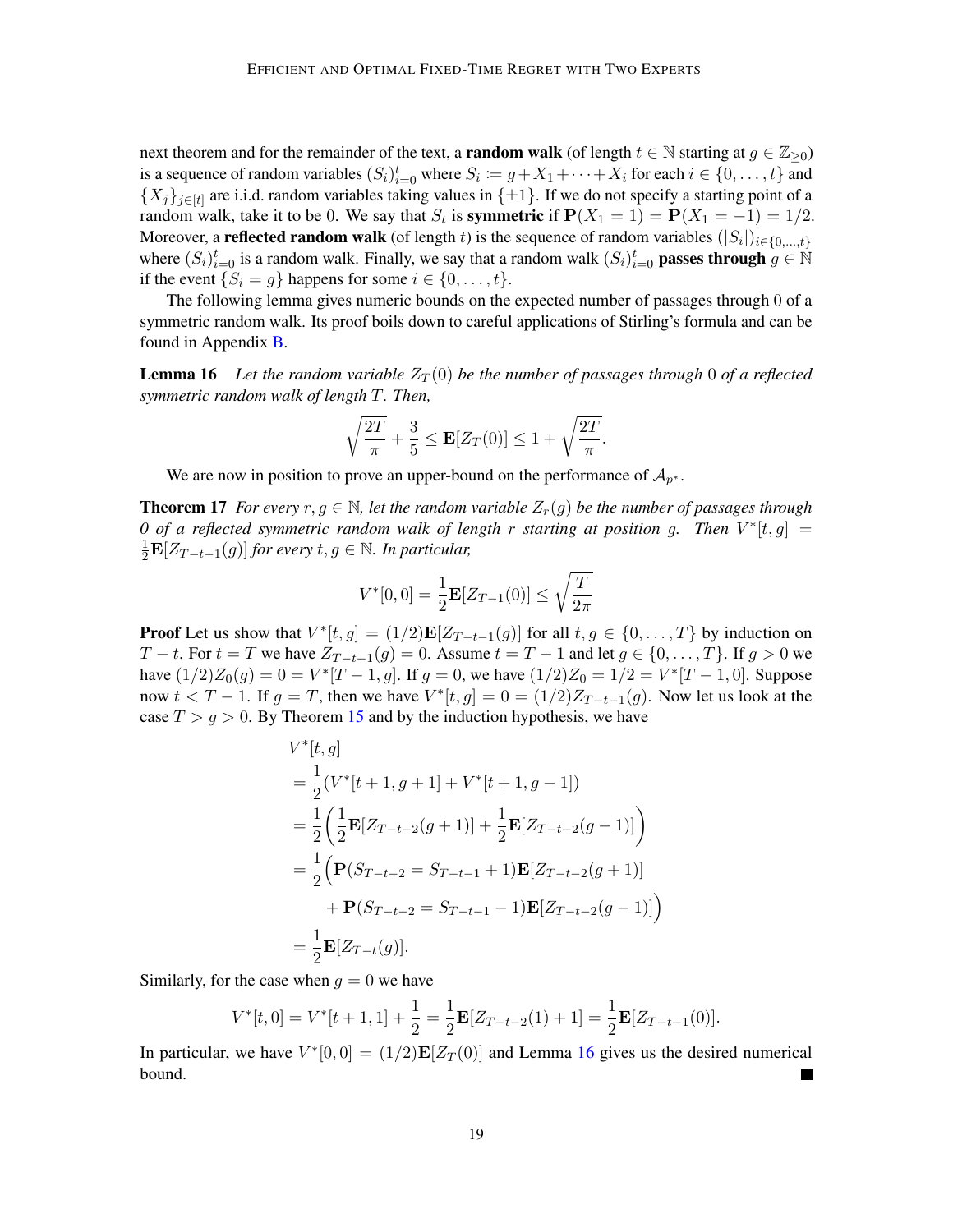#### <span id="page-19-0"></span>A.5. Lower Bound on the Optimal Regret

In the previous section we showed that Cover's algorithm suffers regret at most  $\sqrt{T/(2\pi)}$  +  $O(1)$ . In fact, by the definition of  $V_p$  (see [\(10\)](#page-14-9)) and  $V^*$  we have that  $V^*[0,0]$  is the minimum regret algorithms of the form  $\mathcal{A}_p$ , where  $p: [T] \times \{0, \ldots, T-1\} \to [0,1]$  is some function, suffer in the worst-case scenario. However, this does not tell us whether more general player strategies can do better or not. The next theorem shows that *any* player strategy suffers, in the worst case, at least  $\sqrt{T/(2\pi)} - O(1)$ regret. The proof of the theorem boils down to lower-bounding the expected regret of a random adversary that plays uniformly from  $\mathcal{L} = \{(0, 1)^{\mathsf{T}}, (1, 0)^{\mathsf{T}}\}.$ 

**Theorem 18** Let A be a player strategy for a 2-experts game with  $T \in \mathbb{N}$  rounds. Then, there is  $\ell \in {\cal L}^T$  such that

$$
\text{Regret}(T, \mathcal{A}, \mathcal{B}_\ell) \ge \sqrt{\frac{T}{2\pi}} - \sqrt{\frac{1}{2\pi}} - \frac{1}{5}
$$

**Proof** Let  $\{\tilde{\ell}_t\}_{t=1}^T$  be i.i.d. random variables such that  $\tilde{\ell}_t$  is equal to a vector in  $\mathcal{L} = \{(0,1)^\top, (1,0)^\top\}$ chosen uniformly at random and let  $\hat{\mathcal{B}}$  be the (randomized) oblivious adversary that plays  $\hat{\ell}_t$  at round t. We shall show that

$$
\mathbf{E}[\text{Regret}(T, \mathcal{A}, \tilde{\mathcal{B}})] \ge \sqrt{\frac{T}{2\pi}} - \sqrt{\frac{1}{2\pi}} - \frac{1}{5},\tag{15}
$$

which implies the existence of a deterministic adversary as described in the statement. For each  $t \in \{0, \ldots, T\}$ , let the random variable  $\tilde{g}_t$  be the gap between experts due to the costs of  $\tilde{\mathcal{B}}$  on round t, define  $x_t := \mathcal{A}(\tilde{\ell}_1, \dots, \tilde{\ell}_{t-1})$ , and set  $p_t := x_t(i_t)$  where  $i_t \in [2]$  is a lagging expert on round t. It is worth to already note that  $(\tilde{g}_t)_{t=0}^T$  is a reflected random walk of length T. By Proposition [1](#page-3-1) we have

$$
\mathbf{E}[\text{Regret}(T)] = \sum_{t=1}^{T} \mathbf{E}\big[ [\tilde{g}_{t-1} > 0] p_t \cdot (\tilde{g}_t - \tilde{g}_{t-1}) \big] + \sum_{t=1}^{T} \mathbf{E}\big[ [\tilde{g}_{t-1} = 0] \tilde{\ell}_t^{\mathsf{T}} x_t \big],
$$

where we recall that for any predicate  $P$  we have  $[P]$  equals 1 if  $P$  is true, and equals 0 otherwise. First, let us show that

<span id="page-19-1"></span>
$$
\mathbf{E}\big[ [\tilde{g}_{t-1} > 0] p_t \cdot (\tilde{g}_t - \tilde{g}_{t-1}) \big] = 0, \qquad \forall t \in [T]. \tag{16}
$$

For each  $t \in \{0, \ldots, T\}$ , define  $\mathbf{E}_t[\cdot] \coloneqq \mathbf{E}[\cdot | \tilde{\ell}_1, \ldots, \tilde{\ell}_t]$ , that is,  $\mathbf{E}_t$  is the conditional expectation given the choices of the random adversary on rounds  $1, \ldots, t$ . Let  $t \in [T]$ . On the event  $\{\tilde{g}_{t-1} > 0\}$ , one can see that  $\tilde{g}_t - \tilde{g}_{t-1}$  is independent of  $\tilde{\ell}_1, \ldots, \tilde{\ell}_{t-1}$  and is uniformly distributed on  $\{\pm 1\}$ . This together with the fact that  $p_t$  is a function of  $\tilde{\ell}_1, \ldots, \tilde{\ell}_{t-1}$  implies

$$
\mathbf{E}\left[ [\tilde{g}_{t-1} > 0] p_t \cdot (\tilde{g}_t - \tilde{g}_{t-1}) \right] = \mathbf{E} \left[ \mathbf{E}_{t-1} \left[ [\tilde{g}_{t-1} > 0] p_t \cdot (\tilde{g}_t - \tilde{g}_{t-1}) \right] \right]
$$
  
\n
$$
= \mathbf{E} \left[ p_t \mathbf{E}_{t-1} \left[ [\tilde{g}_{t-1} > 0] (\tilde{g}_t - \tilde{g}_{t-1}) \right] \right]
$$
  
\n
$$
= \mathbf{E} \left[ p_t \mathbf{E} \left[ [\tilde{g}_{t-1} > 0] (\tilde{g}_t - \tilde{g}_{t-1}) \right] \right]
$$
  
\n
$$
= \mathbf{E} [p_t \cdot 0] = 0.
$$

This ends the proof of  $(16)$ . Let us now show that

<span id="page-19-2"></span>
$$
\sum_{t=1}^{T} \mathbf{E} \left[ [\tilde{g}_{t-1} = 0] \tilde{\ell}_t^{\mathsf{T}} x_t \right] = \frac{1}{2} \mathbf{E} [Z_{T-1}(0)]. \tag{17}
$$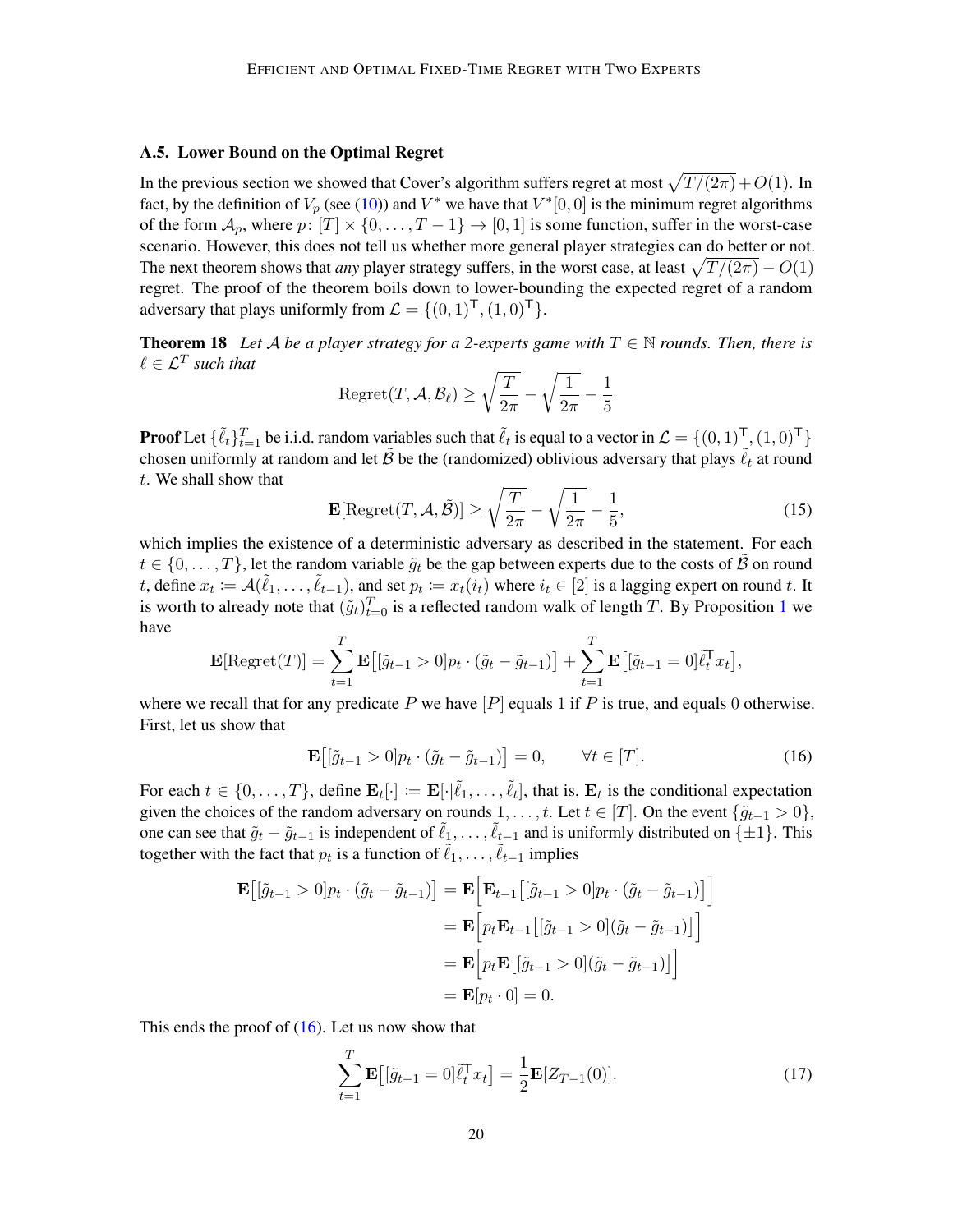For each  $t \in [T]$ , since  $x_t$  is a function of  $\tilde{\ell}_1, \ldots, \tilde{\ell}_{t-1}$  and  $\tilde{\ell}_t$  is independent of  $\tilde{\ell}_1, \ldots, \tilde{\ell}_{t-1}$ , we have

$$
\mathbf{E}\left[ [\tilde{g}_{t-1} = 0] \tilde{\ell}_t^{\mathsf{T}} x_t \right] = \mathbf{E} \left[ \mathbf{E}_{t-1} \left[ [\tilde{g}_{t-1} = 0] \tilde{\ell}_t^{\mathsf{T}} x_t \right] \right]
$$
  
\n
$$
= \mathbf{E} \left[ [\tilde{g}_{t-1} = 0] \mathbf{E}_{t-1} \left[ \tilde{\ell}_t \right]^{\mathsf{T}} x_t \right]
$$
  
\n
$$
= \mathbf{E} \left[ [\tilde{g}_{t-1} = 0] \mathbf{E} \left[ \tilde{\ell}_t \right]^{\mathsf{T}} x_t \right]
$$
  
\n
$$
= \mathbf{E} \left[ [g_{t-1} = 0] \left( \frac{1}{2} x_t (1) + \frac{1}{2} x_t (2) \right) \right] = \frac{1}{2} \mathbf{P} (\tilde{g}_{t-1} = 0).
$$

Thus,

$$
\sum_{t=1}^{T} \mathbf{E} \big[ [\tilde{g}_{t-1} = 0] \tilde{\ell}_t^{\mathsf{T}} x_t \big] = \frac{1}{2} \sum_{t=1}^{T} \mathbf{P}(\tilde{g}_{t-1} = 0) = \frac{1}{2} \mathbf{E} \Big[ \sum_{t=1}^{T} \mathbb{1}_{\{\tilde{g}_{t-1} = 0\}} \Big] = \frac{1}{2} \mathbf{E} [Z_{T-1}(0)].
$$

This completes the proof of [\(17\)](#page-19-2) and the desired numerical lower-bound is given by Lemma [16.](#page-18-0)  $\blacksquare$ 

## <span id="page-20-0"></span>Appendix B. On the Passages Through Zero of a Symmetric Random Walk

In this section we shall prove Lemma [16,](#page-18-0) which bounds the expected number of passages through 0 of a symmetric random walk. First, we need a simple corollary of Stirling's formula (which we state here for convenience) to bound binomial terms.

**Theorem 19 (Stirling's Formula, [Robbins,](#page-14-10) [1955\)](#page-14-10)** *For any*  $n \in \mathbb{N}$  *we have* 

$$
\sqrt{2\pi n}\Big(\frac{n}{e}\Big)^n e^{1/(12n+1)}
$$

<span id="page-20-1"></span>**Corollary 20** *For any*  $n \in \mathbb{N}$  *we have* 

$$
\frac{2^{2n}}{\sqrt{\pi n}} \left( 1 - \frac{2}{15n} \right) \le \binom{2n}{n} \le \frac{2^{2n}}{\sqrt{\pi n}}.
$$

**Proof** Let  $n \in \mathbb{N}$ . For the upper-bound, we have

$$
\binom{2n}{n} = \frac{2n!}{(n!)^2}
$$
  

$$
< \frac{\sqrt{2\pi n} \cdot (2n)^{2n} \cdot e^{-2n} \cdot e^{1/24n}}{2\pi n \cdot n^{2n} \cdot e^{-2n} \cdot e^{2/(12n+1)}}
$$
  

$$
= \frac{2^{2n}\sqrt{2}}{\sqrt{2\pi n}} \cdot \exp\left(\frac{1}{24n} - \frac{2}{12n+1}\right)
$$
  

$$
\leq \frac{2^{2n}}{\sqrt{\pi n}} \cdot \exp\left(-\frac{1}{24n}\right) \leq \frac{2^{2n}}{\sqrt{\pi n}}.
$$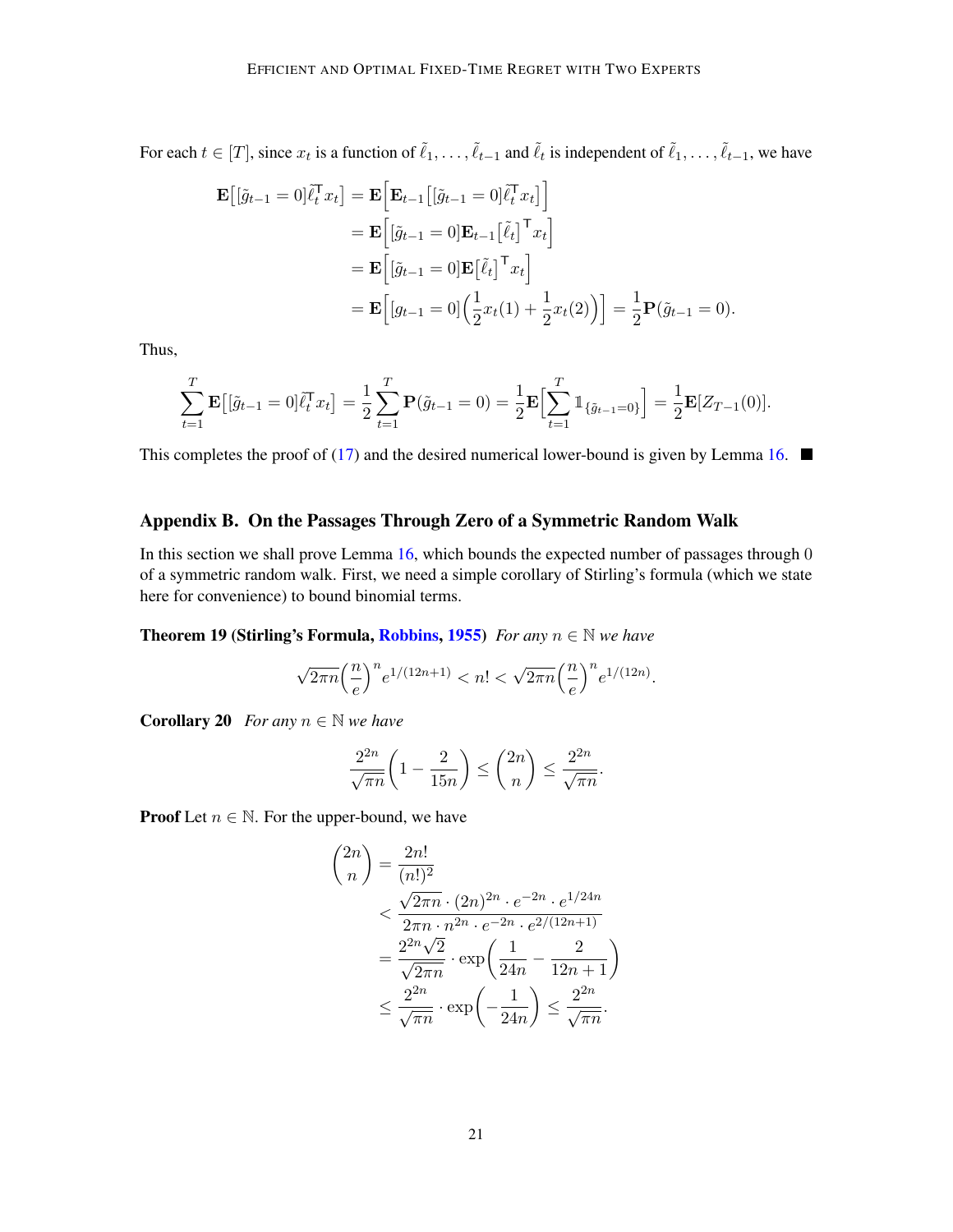Similarly, for the lower-bound we have

$$
\binom{2n}{n} = \frac{2n!}{(n!)^2}
$$
\n
$$
> \frac{\sqrt{2\pi n} \cdot (2n)^{2n} \cdot e^{-2n} \cdot e^{1/(24n+1)}}{2\pi n \cdot n^{2n} \cdot e^{-2n} \cdot e^{2/12n}}
$$
\n
$$
= \frac{2^{2n}\sqrt{2}}{\sqrt{2\pi n}} \cdot \exp\left(\frac{1}{24n} - \frac{1}{6n}\right)
$$
\n
$$
= \frac{2^{2n}}{\sqrt{\pi n}} \cdot \exp\left(-\frac{4}{30n}\right)
$$
\n
$$
\geq \frac{2^{2n}}{\sqrt{\pi n}} \left(1 - \frac{2}{15n}\right), \qquad \text{(Since } e^{-x} \geq 1 - x \text{ for } x \geq 0).
$$

We are now ready to prove Lemma  $16$ , which we restate for convenience.

**Lemma 21** Let the random variable  $Z_T(0)$  be the number of passages through 0 of a reflected *symmetric random walk of length* T*. Then,*

 $\blacksquare$ 

$$
\sqrt{\frac{2T}{\pi}} + \frac{3}{5} \leq \mathbf{E}[Z_T(0)] \leq 1 + \sqrt{\frac{2T}{\pi}}.
$$

**Proof** Let  $\{S_t\}_{t=0}^T$  be a symmetric random walk and define  $X_i := S_i - S_{i-1}$  for every  $i \in [T]$ . Note that

$$
\mathbf{P}(|S_t| = 0) = \mathbf{P}(S_t = 0) = \mathbf{P}(|\{X_i = 1 : i \in [t]\}| = |\{X_i = -1 : i \in [t]\}|)
$$

$$
= \begin{cases} 0 & \text{if } t \text{ is odd,} \\ \binom{t}{t/2} 2^{-t} & \text{if } t \text{ is even.} \end{cases}
$$

Therefore,

$$
\mathbf{E}[Z_T(0)] = \sum_{t=0}^T \mathbf{P}(S_t = 0) = \sum_{k=0}^{\lfloor T/2 \rfloor} \mathbf{P}(S_{2k} = 0) = \sum_{k=0}^{\lfloor T/2 \rfloor} {2k \choose k} \frac{1}{2^{2k}}.
$$

Using Corollary [20,](#page-20-1) a consequence of Stirling's approximation to the factorial function, we can show upper- and lower-bounds to the above quantity. Namely, for the upper-bound we have

$$
\sum_{k=0}^{\lfloor T/2 \rfloor} \binom{2k}{k} \frac{1}{2^{2k}} \le 1 + \sum_{k=1}^{\lfloor T/2 \rfloor} \frac{2^{2k}}{\sqrt{\pi k}} \frac{1}{2^{2k}} = 1 + \frac{1}{\sqrt{\pi}} \left( \sum_{k=1}^{\lfloor T/2 \rfloor} \frac{1}{\sqrt{k}} \right) \le 1 + \frac{1}{\sqrt{\pi}} \left( \int_0^{T/2} \frac{1}{\sqrt{x} \, dx} \right)
$$

$$
= 1 + \left( 2 \sqrt{\frac{k}{\pi}} \right) \Big|_{k=0}^{T/2} = 1 + \sqrt{\frac{2T}{\pi}}.
$$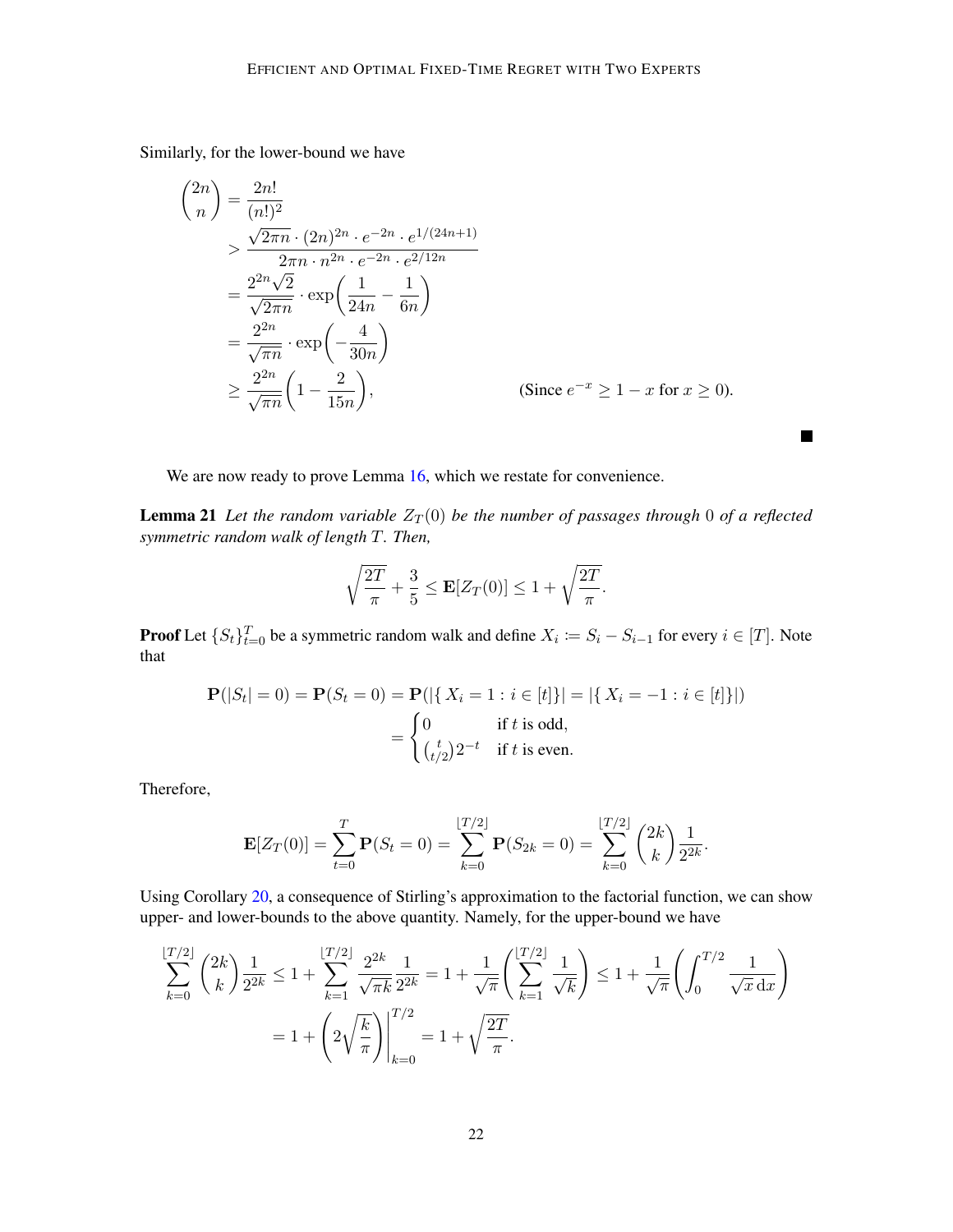We proceed similarly for the lower-bound. By setting  $\beta := \sum_{k=1}^{\infty} k^{-3/2}$  we get

$$
\sum_{k=0}^{\lfloor T/2 \rfloor} {2k \choose k} \frac{1}{2^{2k}} \ge 1 + \sum_{k=1}^{\lfloor T/2 \rfloor} \frac{2^{2k}}{\sqrt{\pi k}} \left( 1 - \frac{2}{15k} \right) \frac{1}{2^{2k}} = 1 + \frac{1}{\sqrt{\pi}} \left( \sum_{k=1}^{\lfloor T/2 \rfloor} \frac{1}{\sqrt{k}} - \sum_{k=1}^{\lfloor T/2 \rfloor} \frac{2}{15k^{3/2}} \right)
$$
  

$$
\le 1 + \frac{1}{\sqrt{\pi}} \left( \int_0^{T/2} \frac{1}{\sqrt{x} dx} - \frac{2}{15} \sum_{k=1}^{\infty} k^{-3/2} \right) = \left( 2 \sqrt{\frac{k}{\pi}} \right) \Big|_{k=0}^{T/2} - \frac{2}{15} \beta + 1
$$
  

$$
= \sqrt{\frac{2T}{\pi}} - \frac{2}{15} \beta + 1.
$$

To conclude the proof, some simple calculations yield

$$
\beta = \sum_{k=1}^{\infty} \frac{1}{k^{3/2}} = 1 + \sum_{k=2}^{\infty} \frac{1}{k^{3/2}} \le 1 + \int_{1}^{\infty} \frac{1}{x^{3/2}} dx = 1 + \left(-\frac{2}{\sqrt{x}}\right)\Big|_{x=1}^{\infty} = 3.
$$

 $\blacksquare$ 

 $\blacksquare$ 

# <span id="page-22-0"></span>Appendix C. Missing Proofs for Section [4](#page-4-0)

**Lemma 22** For all  $t \in [0, T)$  and  $g \in \mathbb{R}_{\geq 0}$  we have  $\stackrel{*}{\Delta}Q(t, g) = 0$ .

**Proof** Fix  $t \in [0, T)$  and  $g \in \mathbb{R}_{\geq 0}$ . Then,

$$
\partial_t Q(t,g) = \frac{1}{2} \partial_t \operatorname{erfc}\left(\frac{g}{\sqrt{2(T-t)}}\right) = -\frac{1}{\sqrt{\pi}} \exp\left(-\frac{g^2}{2(T-t)}\right) \partial_t \left(\frac{g}{\sqrt{2(T-t)}}\right)
$$

$$
= -\frac{1}{\sqrt{\pi}} \exp\left(-\frac{g^2}{2(T-t)}\right) \frac{g}{(2(T-t))^{3/2}}.
$$

Similarly,

$$
\partial_g Q(t,g) = \frac{1}{2} \partial_g \operatorname{erfc}\left(\frac{g}{\sqrt{2(T-t)}}\right) = -\frac{1}{\sqrt{\pi}} \exp\left(-\frac{g^2}{2(T-t)}\right) \partial_g \left(\frac{g}{\sqrt{2(T-t)}}\right)
$$

$$
= -\frac{1}{\sqrt{\pi}} \exp\left(-\frac{g^2}{2(T-t)}\right) \frac{1}{\sqrt{2(T-t)}}
$$

and

$$
\partial_{gg} Q(t,g) = -\frac{1}{\sqrt{2\pi(T-t)}} \partial_g \exp\left(-\frac{g^2}{2(T-t)}\right)
$$

$$
= \frac{1}{\sqrt{2\pi(T-t)}} \exp\left(-\frac{g^2}{2(T-t)}\right) \frac{g}{T-t} = -2\partial_t Q(t,g),
$$

as desired.

Let us now prove  $(6)$ .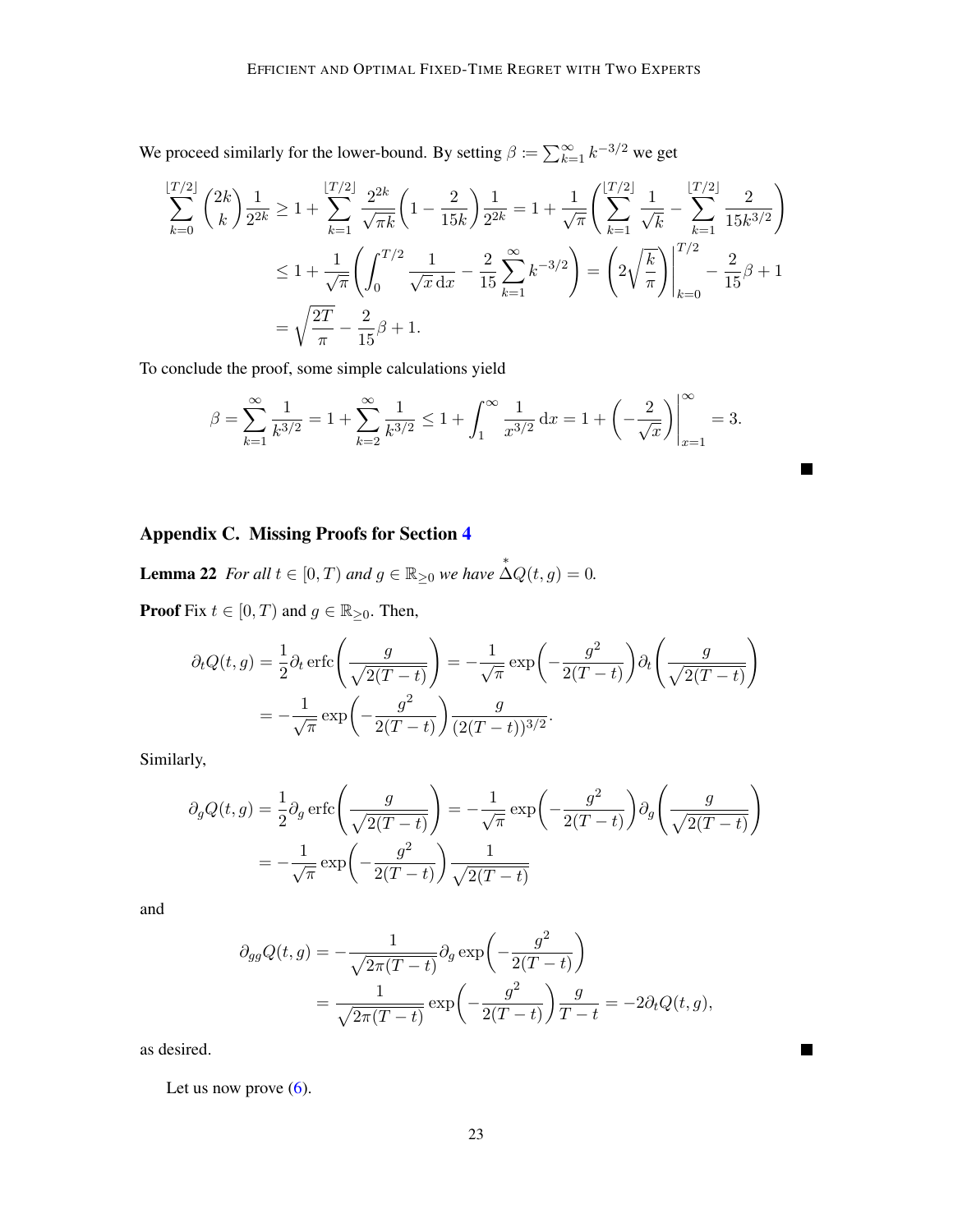**Lemma 23** *For all*  $t \in (-\infty, T)$  *and*  $g \in \mathbb{R}$ *, we have* 

$$
R(t,g) = \frac{g}{2} \operatorname{erfc}\left(\frac{g}{\sqrt{2(T-t)}}\right) - \sqrt{\frac{T-t}{2\pi}} \exp\left(-\frac{g^2}{2(T-t)}\right) + \sqrt{\frac{T}{2\pi}}.
$$

**Proof** Fix  $(t, g) \in (-\infty, T) \times \mathbb{R}$ . Using that  $\int_0^g \text{erfc}(x) dx = g \text{erfc}(g) - \frac{1}{\sqrt{2\pi}}$  $\frac{1}{\pi}e^{-g^2}+\frac{1}{\sqrt{2}}$  $\frac{1}{\pi}$  [\(Olver](#page-14-5) [et al.,](#page-14-5) [2010,](#page-14-5) Section 7.7(i)), we have

$$
\int_{0}^{g} Q(t, x) dx = \frac{\sqrt{2(T - t)}}{2} \int_{0}^{g/\sqrt{2(T - t)}} \text{erfc}(y) dy
$$

$$
= \frac{\sqrt{2(T - t)}}{2} \left( x \text{erfc}(x) - \frac{e^{-x^{2}}}{\sqrt{\pi}} \right) \Big|_{x=0}^{x=g/\sqrt{2(T - t)}}
$$

$$
= \frac{g}{2} \text{erfc}\left( \frac{g}{\sqrt{2(T - t)}} \right) - \sqrt{\frac{T - t}{2\pi}} \exp\left( -\frac{g^{2}}{2(T - t)} \right) + \sqrt{\frac{T - t}{2\pi}}
$$

for  $g \ge 0$ . Similarly, using that  $\frac{d}{dx}$  erfc $(x) = -\frac{2}{\sqrt{x}}$  $\frac{d}{\pi}e^{-x^2}$  we have

$$
\frac{1}{2} \int_0^t \partial_g Q(s,0) \, ds = \frac{1}{2} \int_0^t \left( -\frac{1}{\sqrt{2\pi (T-s)}} \right) ds = \sqrt{\frac{T-t}{2\pi}} - \sqrt{\frac{T}{2\pi}}.
$$

П

Plugging both equations into the definition of R concludes the proof.

<span id="page-23-0"></span>Appendix D. Missing Proofs for Section [5](#page-9-0)

Let us begin by proving a crucial condition on the function  $q$  defined on Section [5.](#page-9-0)

**Lemma 24** *We have*  $q(t, 0) = 1/2$  *for all*  $t \in [T]$ *.* 

**Proof** The claim follows directly from the definition of q for  $t = T$ . Let  $t \in \{0, ..., T - 1\}$ . From the definition of  $q$ , we have

$$
q(t, 0) = R_g(t, 0) = \frac{1}{2}(R(t, 1) - R(t, -1))
$$
  
=  $\frac{1}{2} \left( \int_0^1 Q(t, x) dx - \frac{1}{2} \int_0^t \partial_g Q(s, 0) ds - \int_0^{-1} Q(t, x) dx + \frac{1}{2} \int_0^t \partial_g Q(s, 0) ds \right)$   
=  $\frac{1}{2} \left( \int_0^1 Q(t, x) dx - \int_0^{-1} Q(t, x) dx \right)$   
=  $\frac{1}{2} \left( \int_0^1 Q(t, x) dx + \int_0^1 Q(t, -x) dx \right)$   
=  $\frac{1}{2} \int_0^1 (Q(t, x) + Q(t, -x)) dx.$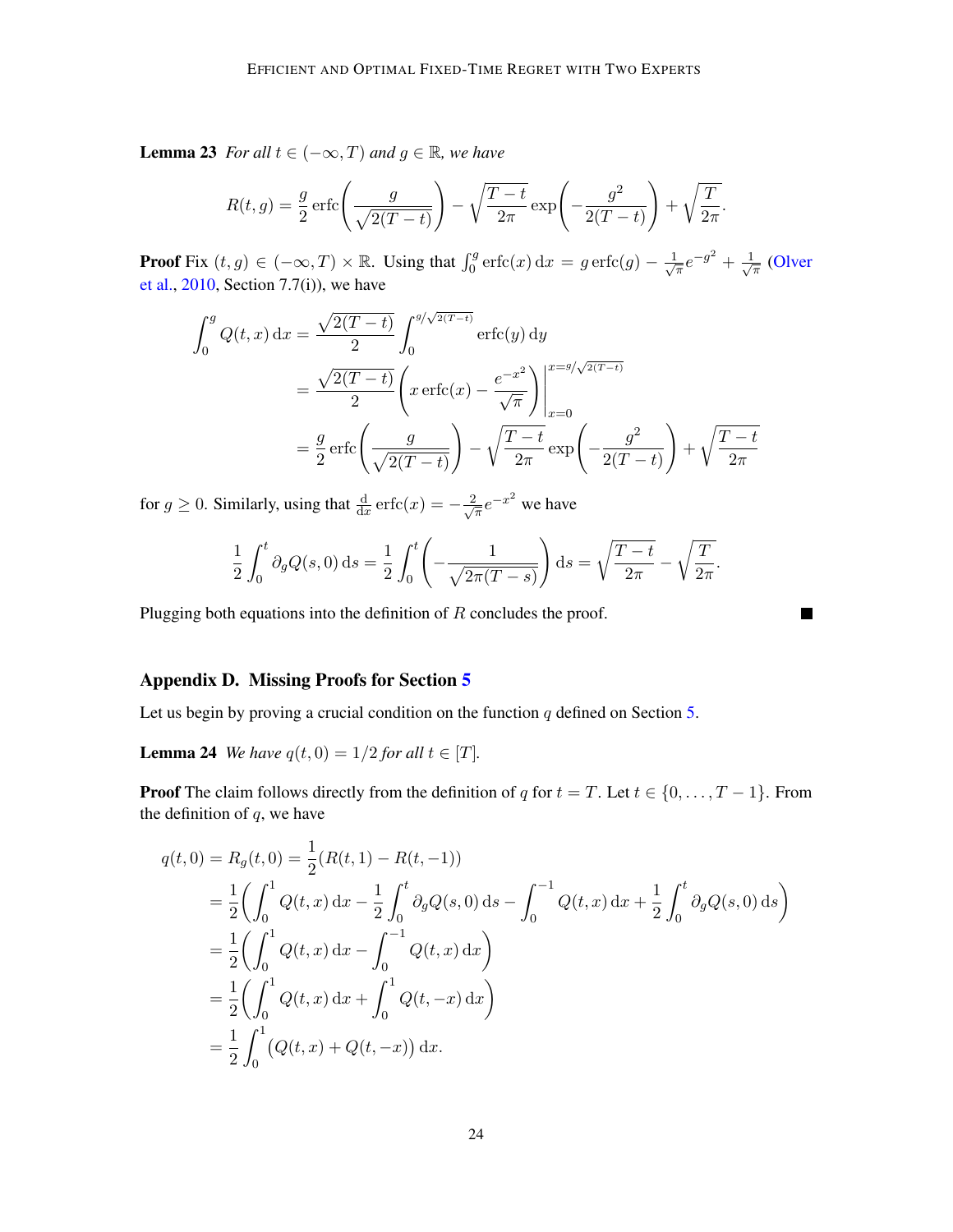Moreover, note that for any  $z \in \mathbb{R}$  we have

<span id="page-24-1"></span>
$$
\operatorname{erfc}(-z) = 1 - \frac{2}{\sqrt{\pi}} \int_0^{-z} e^{-x^2} dx = 1 + \frac{2}{\sqrt{\pi}} \int_0^z e^{-x^2} dx = 2 - \operatorname{erfc}(z). \tag{18}
$$

Therefore,  $Q(t, -x) = 1 - Q(t, x)$  for any  $x \in \mathbb{R}$  and

$$
q(t,0) = \frac{1}{2} \int_0^1 (Q(t,x) + Q(t,-x)) dx = \frac{1}{2} \int_0^1 1 dx = \frac{1}{2}.
$$

This section contains the proofs on the bounds on  $r_t$  and  $r_{gg}$ . We start by bounding  $r_t$ .

**Lemma 25** *For any*  $t \in (-\infty, T)$  *and*  $g \in \mathbb{R}$  *we have* 

$$
r_t(t,g) \le \frac{\sqrt{2}}{8\sqrt{\pi}} \cdot \frac{1}{(T-t)^{3/2}}
$$
 and  $r_{gg}(t,g) \le \frac{2\sqrt{2}}{3\sqrt{\pi}} \cdot \frac{1}{(T-t)^{3/2}}.$ 

**Proof** Fix  $t \in (-\infty, T)$  and  $g \in \mathbb{R}$ . Note that R is continuously differentiable with respect to its first argument on  $[t - 1, t]$  and two times differentiable on  $(t - 1, t)$ . Thus, by Taylor's Theorem, there is  $t' \in (t-1, t)$  such that

$$
R(t-1,g) = R(t,g) + (-1)\partial_t R(t,g) + (-1)^2 \frac{\partial_{tt} R(t',g)}{2},
$$

where  $\partial_{tt}R(t',g)$  denotes the second derivative of R with respect to its first argument at  $(t',g)$ . Therefore,

$$
r_t(t,g) = \partial_t R(t,g) - (R(t,g) - R(t-1,g)) = \frac{\partial_{tt} R(t',g)}{2}
$$

.

П

Thus, to bound  $r_t(t, g)$  we need only to bound  $(1/2)\partial_{tt}R(t', g)$ . Computing the derivatives yields

$$
\partial_t R(t',g) = \frac{1}{2\sqrt{2\pi(T-t')}} \exp\left(-\frac{g^2}{2(T-t')}\right)
$$

and

$$
\partial_{tt}R(t',g) = \frac{\sqrt{2}}{8\sqrt{\pi}(T-t')^{5/2}} \exp\left(-\frac{g^2}{2(T-t')}\right) (T-t'-g^2)
$$
  
\n
$$
\leq \frac{\sqrt{2}}{8\sqrt{\pi}(T-t')^{5/2}} \exp\left(-\frac{g^2}{2(T-t')}\right) (T-t')
$$
  
\n
$$
\leq \frac{\sqrt{2}}{8\sqrt{\pi}(T-t')^{3/2}}
$$
 (Since  $T-t' > 0$ ),  
\n
$$
\leq \frac{\sqrt{2}}{8\sqrt{\pi}(T-t)^{3/2}}
$$
 (Since  $T-t' > T-t$ ).

<span id="page-24-0"></span>To bound  $r_{gg}$ , we will need to be slightly more careful. First, we will need the following simple lemma about Lipschitz continuity of  $x \in \mathbb{R} \mapsto xe^{x^2}$ .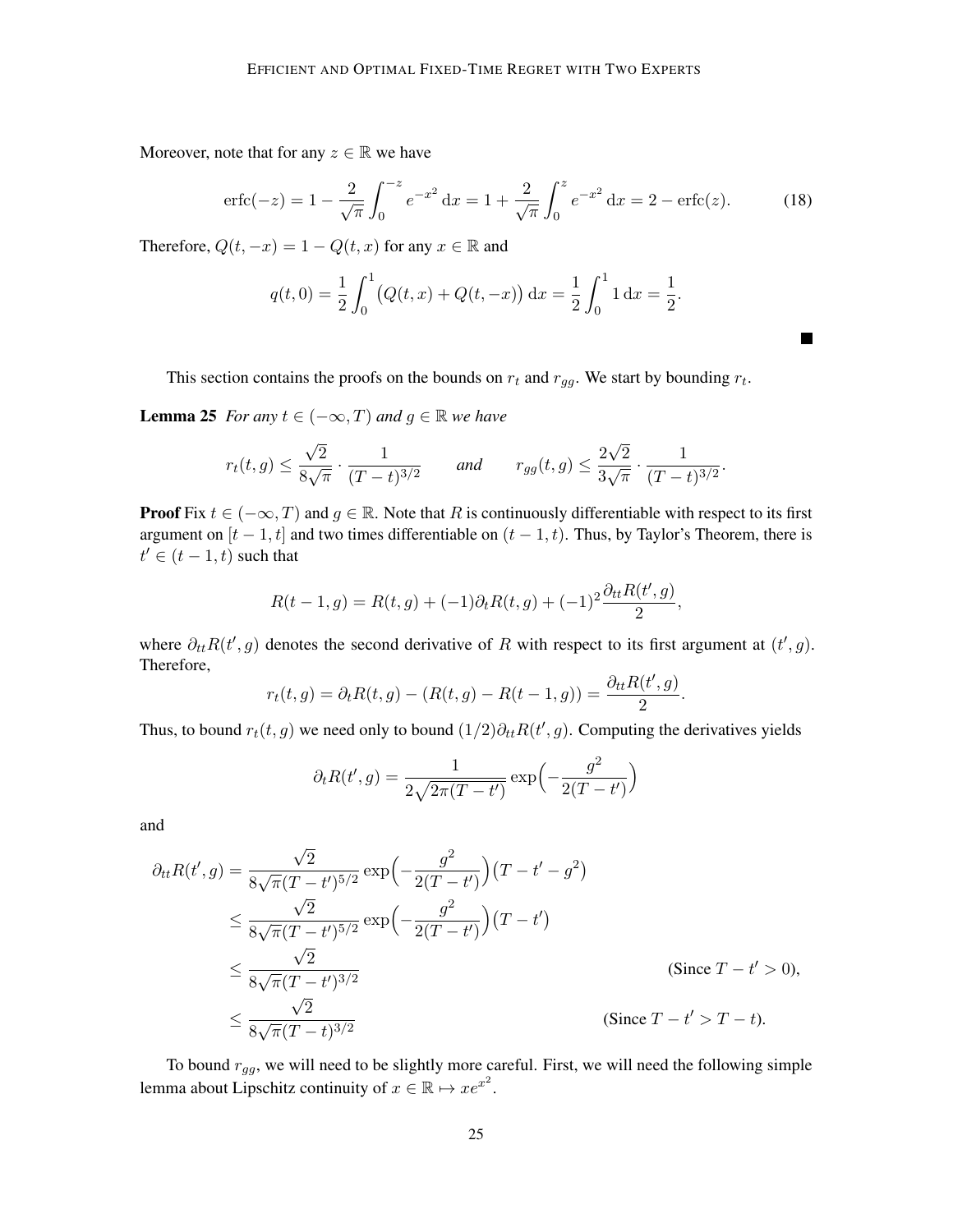**Lemma 26** Let  $K > 0$  and define  $f(\alpha) := \alpha e^{-\alpha^2/K}$  for every  $\alpha \in \mathbb{R}$ . Then f is 2-Lipschitz *continuous.*

**Proof** Let  $\alpha \in \mathbb{R}$ . First, note that  $f'(\alpha) = e^{-\alpha^2/K}(1 - 2\alpha^2/K)$ . Therefore, using the fact that  $e^{\beta} \ge 1 + \beta$  for any  $\beta \in \mathbb{R}$  we have

$$
|f'(\alpha)| = \frac{1}{\exp\left(\frac{\alpha^2}{K}\right)} \left| 1 - \frac{2\alpha^2}{K} \right| \le \frac{1}{\left| 1 + \frac{\alpha^2}{K} \right|} \left| 1 - \frac{2\alpha^2}{K} \right| \le 2 \frac{\left| 1 - \frac{\alpha^2}{K} \right|}{\left| 1 + \frac{\alpha^2}{K} \right|} \le 2.
$$

П

We are now ready to bound  $r_{gg}$ . Fix  $t \in (-\infty, T)$  and  $g \in \mathbb{R}$ . Moreover, denote by  $\partial_g^{(3)}R$ the third partial derivative of  $R$  with respect to its third argument. By Taylor's Theorem, there are  $g'_{+} \in (g, g+1)$  and  $g'_{-} \in (g-1, g)$  such that

$$
R(t,g+1) = R(t,g) + \partial_g R(t,g) + \frac{1}{2} \partial_{gg} R(t,g) + \frac{1}{3!} \partial_g^{(3)} R(t,g'_+) \text{ and}
$$
  

$$
R(t,g-1) = R(t,g) - \partial_g R(t,g) + \frac{1}{2} \partial_{gg} R(t,g) - \frac{1}{3!} \partial_g^{(3)} R(t,g'_-).
$$

Therefore,

$$
r_{gg}(t,g) = \partial_{gg}R(t,g) - (R(t,g+1) + R(t,g-1) - 2R(t,g)) = \frac{1}{3!}(\partial_g^{(3)}R(t,g'_-) - \partial_g^{(3)}R(t,g'_+)).
$$

Let  $g' \in \mathbb{R}$ . To compute the partial derivatives, first note that

$$
\partial_g R(t, g') = Q(t, g') = \frac{1}{2} \operatorname{erfc}(g'/\sqrt{2(T-t)}).
$$

Thus, one may check that

<span id="page-25-0"></span>
$$
\partial_{gg}R(t,g') = -\frac{1}{2}\frac{2}{\sqrt{\pi}}\exp\left(-\frac{(g')^2}{2(T-t)}\right)\frac{1}{\sqrt{2(T-t)}}
$$

$$
= -\frac{1}{\sqrt{2\pi(T-t)}}\exp\left(-\frac{(g')^2}{2(T-t)}\right)
$$
and  

$$
\partial_g^{(3)}R(t,g') = \frac{1}{\sqrt{2\pi(T-t)}}\exp\left(-\frac{(g')^2}{2(T-t)}\right)\frac{2g'}{2(T-t)}
$$

$$
= \frac{1}{\sqrt{2\pi}}\frac{g'}{(T-t)^{3/2}}\exp\left(-\frac{(g')^2}{2(T-t)}\right).
$$
(19)

By Lemma [26,](#page-24-0) we know that  $\partial_g^{(3)}R(t,\cdot)$  is Lipschtiz continuous with Lipschitz constant  $2(2\pi)^{-1/2}(T-t)$  $(t)^{-3/2}$ . Therefore,

$$
r_{gg}(t,g)=\frac{1}{3!}(\partial_g^{(3)} R(t,g'_-)-\partial_g^{(3)} R(t,g'_+))\leq \frac{2}{3\sqrt{2\pi}(T-t)^{3/2}}|g'_--g'_+|\leq \frac{2\sqrt{2}}{3\sqrt{\pi}(T-t)^{3/2}}.
$$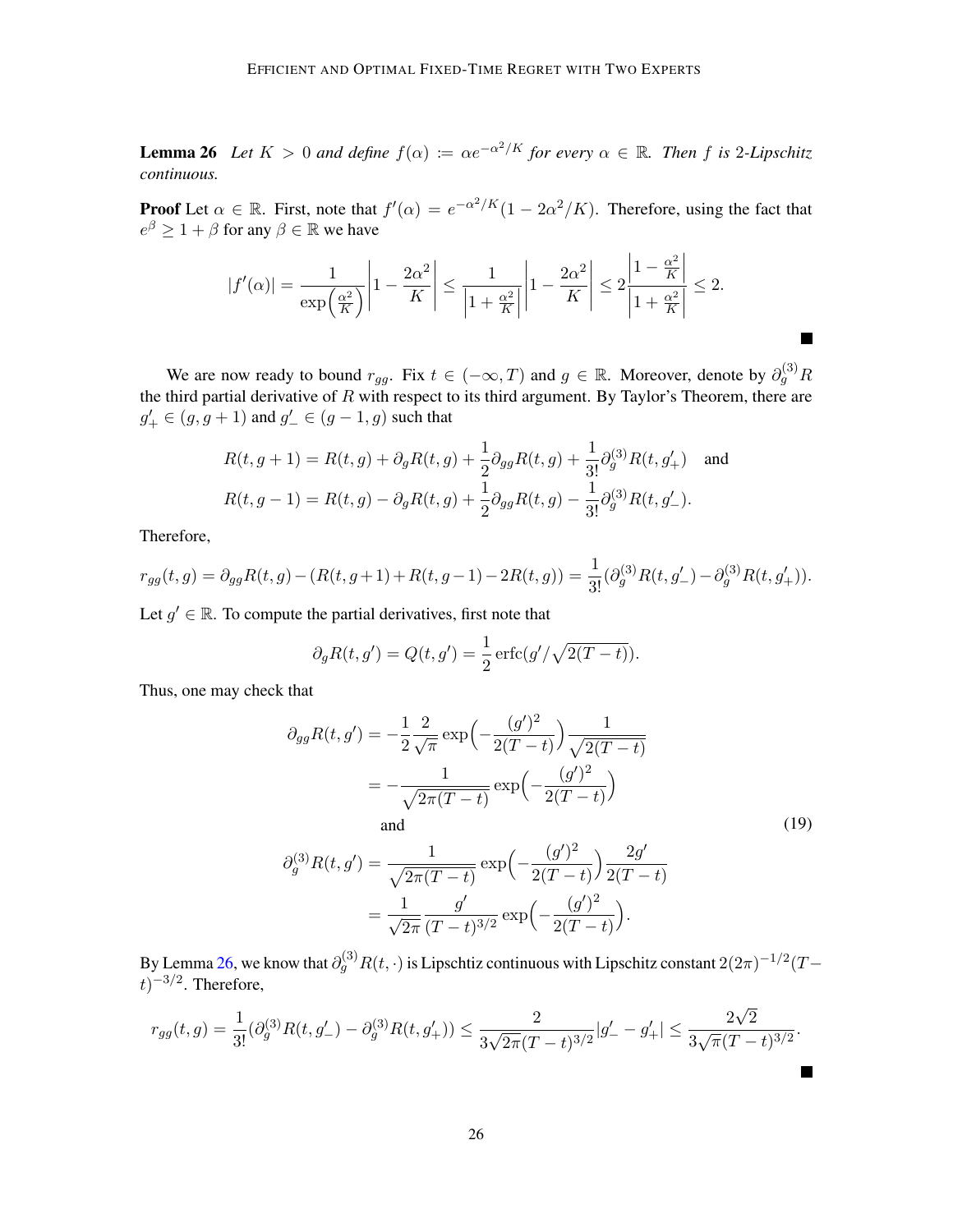## <span id="page-26-0"></span>Appendix E. Extending the Regret Analysis for General Costs

In Section [5,](#page-9-0) we relied on the fact the gap values were in  $\{+1, -1\}$ . This assumption was fundamental for the version of the discrete Itô's Formula that we have uses (see the assumption on  $q_0, \ldots, q_T$ ) in the statement of Theorem [9\)](#page-9-3). It was also required by Proposition [1](#page-3-1) to connect the regret with the "discrete stochastic integral". To extend the upper-bound on the regret of the algorithm from Section [5](#page-9-0) to general costs we will follow the same techniques used by Harvey et al. to extend the guarantees of their algorithm to general costs: we shall use a more general version of the discrete Itô's formula, concavity of  $R$  with respect to its second argument, and a lemma relating the per-round regret to terms that appear in the more general version of the discrete Itô's formula (see [Harvey et al.,](#page-13-6) [2020b,](#page-13-6) Section 3.3 for details on these arguments).

As in the work of Harvey et al., we will rely on a more general version of the discrete Itô's formula that holds for general  $[0, 1]$  costs. The main issue with this general formula is that more work is needed to relate it to the regret of our player strategy.

Theorem 27 (General Discrete Itô's Formula, [Harvey et al.,](#page-13-8) [2020a,](#page-13-8) Lemma 3.13) *Let*  $f \colon \mathbb{R}^2 \to$  $\mathbb R$  *be a function and let*  $g_0, g_1, \ldots, g_T \in \mathbb R$ *. Then,* 

<span id="page-26-1"></span>
$$
f(T,g_T) - f(0,g_0) = \sum_{t=1}^T \left( f(t,g_t) - \frac{f(t,g_{t-1}+1) + f(t,g_{t-1}-1)}{2} \right) + \sum_{t=1}^T \left( \frac{1}{2} f_{gg}(t,g_{t-1}) + f_t(t,g_{t-1}) \right).
$$

Fix  $T \in \mathbb{N}$ , fix gaps  $g \in \mathbb{R}^T$ , and set  $g_0 \coloneqq 0$ . For the remainder of this section all results will be regarding a game of  $\mathcal{A}_q$  against an oblivious adversary with gap sequence  $g_0, g_1, \ldots, g_T \in \mathbb{R}_{\geq 0}$ .

For every  $t \in \{0, \ldots, T\}$ , define the **per-round regret** (at round t) by

<span id="page-26-2"></span>
$$
\Delta_{\text{Regret}}(t) \coloneqq \text{Regret}(t) - \text{Regret}(t-1).
$$

Our goal in this section is to prove the following lemma.

**Lemma 28** *For every*  $t \in [T]$  *we have* 

<span id="page-26-3"></span>
$$
\Delta_{\text{Regret}}(t) \le R(t, g_t) - \frac{R(t, g_{t-1} + 1) + R(t, g_{t-1} - 1)}{2}, \qquad \forall t \in [T]. \tag{20}
$$

Combining the above lemma with Theorem [27](#page-26-1) and the fact that  $R$  satisfies [\(BHE\)](#page-6-1) yields

$$
Regret(T) = \sum_{t=1}^{T} \Delta_{Regret}(t) \leq R(T-1, g_{T-1}) + \Delta_{Regret}(T) + \sum_{t=1}^{T-1} (\frac{1}{2}r_{gg}(t, g_{t-1}) + r_t(t, g_{t-1})).
$$

Since  $q(T, g) = [g = 0](1/2)$  for any  $g \in \{0, \ldots, T-1\}$ , we have  $\Delta_{\text{Regret}}(T) \leq 1/2$ . At this point, the exact same proof of Theorem [13](#page-11-4) applies and we obtain the same regret bound. Thus, it only remains to prove Lemma [28.](#page-26-2) In order to prove Lemma [28,](#page-26-2) we will use the following result from [Harvey et al.](#page-13-8) [\(2020a\)](#page-13-8).

<span id="page-26-4"></span>Proposition 29 [\(Harvey et al.,](#page-13-8) [2020a,](#page-13-8) Lemma 3.14) *Let* gt−<sup>1</sup> *and* g<sup>t</sup> *be the values of the gap on rounds*  $t - 1$  *and*  $t$ *, respectively, and let*  $q(t, g_{t-1})$  *be the probability mass put in the worst expert at round* t by the player (with  $q(t, 0) = 1/2$ *). For all*  $t > 1$ *,*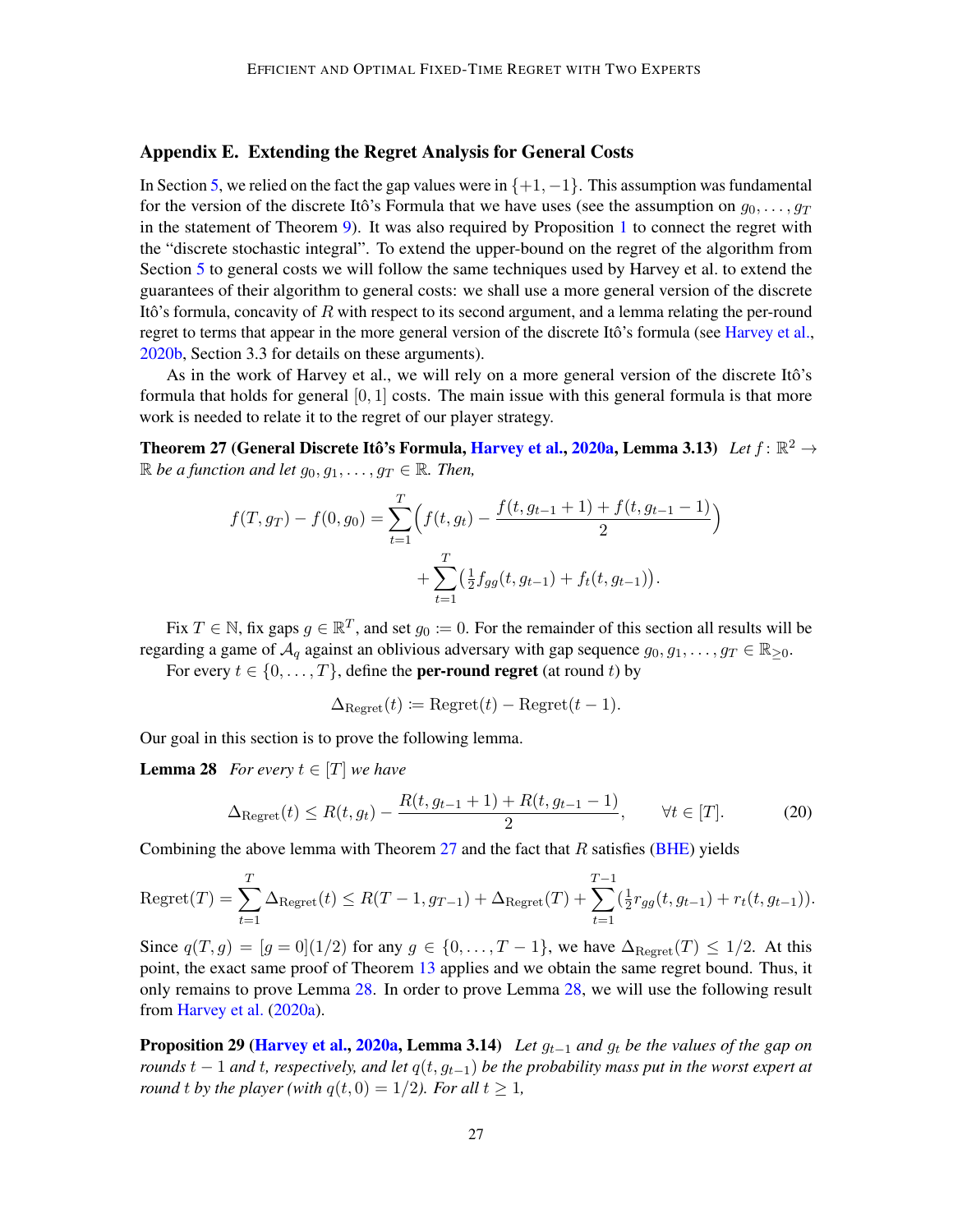<span id="page-27-0"></span>*1.* If a best expert at time  $t - 1$  remains a best expert at time t, then,

<span id="page-27-1"></span>
$$
\Delta_{\text{Regret}}(t) = q(t, g_{t-1})(g_t - g_{t-1}).
$$

<span id="page-27-2"></span>*2. If a best expert at time*  $t - 1$  *remains a best expert at time t, then*  $g_t + g_{t-1} \leq 1$  *and* 

$$
\Delta_{\text{Regret}}(t) = g_t - q(t, g_{t-1})(g_t + g_{t-1}).
$$

We shall also make use of the following fact about concave function.

**Lemma 30** Let  $f: \mathbb{R} \to \mathbb{R}$  be a concave function and let  $\alpha < \beta$  be real numbers. Then  $f(x) \ge$  $\min\{f(\alpha), f(\beta)\}.$ 

**Proof** [Proof of Lemma [28\]](#page-26-2) To prove [\(20\)](#page-26-3), we will consider each one of the cases from Proposition [29](#page-26-4) separately.

**Case [1.](#page-27-0)** In this case,  $(20)$  is equivalent to

$$
0 \le -q(t, g_{t-1})(g_t - g_{t-1}) + R(t, g_t) - \frac{R(t, g_{t-1} + 1) + R(t, g_{t-1} - 1)}{2}.
$$
 (21)

Since the first term in the right-hand side of the above inequality is linear in  $g_t$  and since  $R(t, \cdot)$ is concave (by [\(19\)](#page-25-0) we know that  $\partial_{qq}R(t,\cdot)$  is negative everywhere), we conclude that the whole right-hand side is concave as a function of  $g_t$ . Thus, by Fact [30](#page-27-1) it suffices to prove the above inequality for  $g_t \in \{g_{t-1} - 1, g_{t-1} + 1\}$  to prove that it holds for  $g_t \in [g_{t-1} - 1, g_{t-1} + 1]$ . But for  $g_t \in \{g_{t-1} - 1, g_{t-1} + 1\}$  the right-hand side of [\(20\)](#page-26-3) becomes exactly  $q(t, g_{t-1})(g_t - g_{t-1})$ .

**Case [2.](#page-27-2)** In this case,  $(20)$  is equivalent to

<span id="page-27-3"></span>
$$
0 \le -g_t + q(t, g_{t-1})(g_t + g_{t-1}) + R(t, g_t) - \frac{R(t, g_{t-1} + 1) + R(t, g_{t-1} - 1)}{2}.
$$
 (22)

Again, the right-hand side of the above inequality is concave as a function of  $g_t$ . Since  $g_t \ge 0$  and  $g_t + g_{t-1} \leq 1$ , we know that  $g_t \in [0, 1 - g_{t-1}]$ . Thus, it suffices to prove the above inequality for  $g_t \in \{0, 1 - g_{t-1}\}.$  For  $g_t = 0$  we have

$$
-g_t + q(t, g_{t-1})(g_t + g_{t-1}) + R(t, g_t) - \frac{R(t, g_{t-1} + 1) + R(t, g_{t-1} - 1)}{2}
$$
  
= 
$$
-q(t, g_{t-1})(g_t - g_{t-1}) + R(t, g_t) - \frac{R(t, g_{t-1} + 1) + R(t, g_{t-1} - 1)}{2},
$$

and in the previous case we showed that the above is non-negative for all  $g_t \in [g_{t-1} - 1, g_{t-1} + 1]$ . Since  $g_{t-1} \leq 1$  in this case, we have in particular that the above holds for  $g_t = 0$ . Suppose now that  $g_t = 1 - g_{t-1}$ . Since  $q(t, g_{t-1}) = R_q(t, g_{t-1})$ , we have that [\(22\)](#page-27-3) is equivalent to

$$
0 \leq -g_t + q(t, g_{t-1})(g_t + g_{t-1}) + R(t, g_t) - \frac{R(t, g_{t-1} + 1) + R(t, g_{t-1} - 1)}{2}
$$
  
=  $g_{t-1} - 1 + q(t, g_{t-1}) + R(t, 1 - g_{t-1}) - \frac{R(t, g_{t-1} + 1) + R(t, g_{t-1} - 1)}{2}$   
=  $g_{t-1} - 1 + \frac{R(t, g_{t-1} + 1) - R(t, g_{t-1} - 1)}{2} + R(t, 1 - g_{t-1})$   
=  $g_{t-1} - 1 + R(t, 1 - g_{t-1}) - R(t, g_{t-1} - 1).$